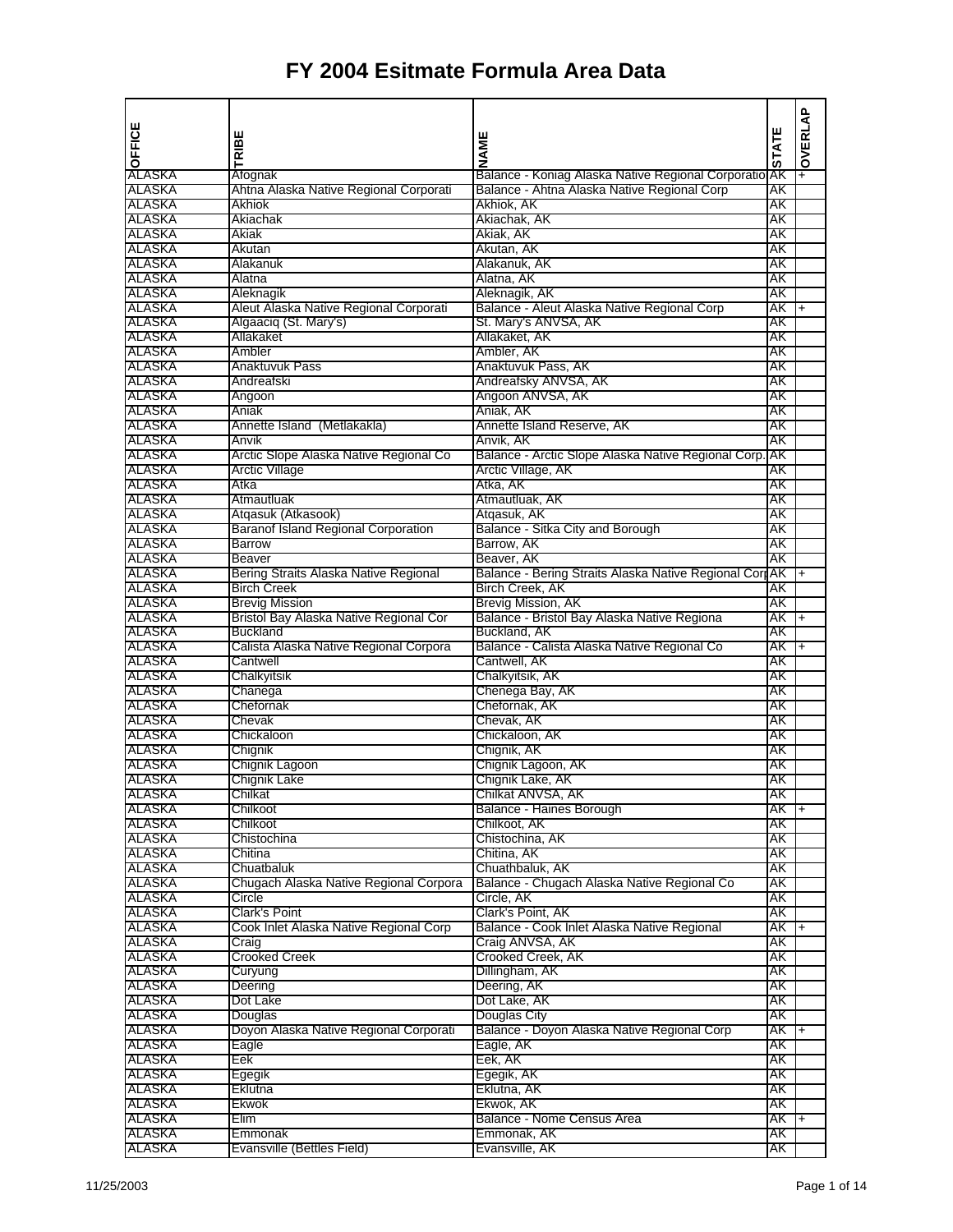| ALASKA           | Eyak                                   | City of Cordova                                        | AΚ       |                |
|------------------|----------------------------------------|--------------------------------------------------------|----------|----------------|
| ALASKA           | Eyak                                   | Eyak ANVSA, AK                                         | AΚ       |                |
| ALASKA           | False Pass                             | False Pass, AK                                         | AΚ       |                |
| ALASKA           | Fort Yukon                             | Fort Yukon, AK                                         | AΚ       |                |
| ALASKA           | Gakona                                 | Gakona ANVSA, AK                                       | AΚ       |                |
| ALASKA           | Galena                                 | Galena, AK                                             | AΚ       |                |
| ALASKA           | Gambell                                | Gambell, AK                                            | AΚ       |                |
| ALASKA           |                                        |                                                        | AΚ       |                |
|                  | Georgetown                             | Georgetown, AK                                         |          |                |
| ALASKA           | Golovin (Chinik)                       | Golovin, AK                                            | AΚ       |                |
| ALASKA           | Goodnews Bay                           | Goodnews Bay, AK                                       | AΚ       |                |
| ALASKA           | Grayling                               | Grayling, AK                                           | AΚ       |                |
| ALASKA           | Gulkana                                | Gulkana, AK                                            | AΚ       |                |
| <b>ALASKA</b>    | Healy Lake                             | Healy Lake, AK                                         | AΚ       |                |
| ALASKA           | <b>Holy Cross</b>                      | Holy Cross, AK                                         | AΚ       |                |
| ALASKA           | Hoonah                                 | Hoonah, AK                                             | AΚ       |                |
| ALASKA           | Hooper Bay                             | Hooper Bay, AK                                         | AΚ       |                |
| ALASKA           | Hughes                                 | Hughes, AK                                             | AΚ       |                |
| ALASKA           | Huslia                                 | Huslia, AK                                             | AΚ       |                |
| ALASKA           | Hydaburg                               | Hydaburg, AK                                           | AΚ       |                |
| ALASKA           | Igiugig                                | Igiugig, AK                                            | AΚ       |                |
| ALASKA           | Iliamna                                | Iliamna, AK                                            | AΚ       |                |
| ALASKA           | Inalik (Diomede)                       | Inalik, AK                                             | АK       |                |
| ALASKA           | Ivanoff Bay                            | Ivanof Bay, AK                                         | AΚ       |                |
| ALASKA           | Kaguyak                                | Balance - Koniag Alaska Native Regional Corporatio AK  |          | $\ddot{}$      |
| ALASKA           | Kake                                   | Kake ANVSA, AK                                         | АK       |                |
| ALASKA           | Kaktovik (Barter Island)               | Kaktovik, AK                                           | AΚ       |                |
| ALASKA           | Kalskag                                | Kalskag, AK                                            | AΚ       |                |
| ALASKA           | Kaltag                                 | Kaltag, AK                                             | АK       |                |
|                  |                                        |                                                        |          |                |
| ALASKA           | Kanatak                                | Kanatak, AK                                            | АK       |                |
| ALASKA           | Karluk                                 | Karluk, AK                                             | AΚ       |                |
| ALASKA           | Kasigluk                               | Kasigluk, AK                                           | AΚ       |                |
| ALASKA           | Kassan                                 | Kasaan ANVSA, AK                                       | AΚ       |                |
| ALASKA           | Kenaitze                               | Kenaitze, AK                                           | AΚ       |                |
| ALASKA           | Ketchikan                              | Balance - Ketchikan Gateway Borough                    | AΚ       |                |
| ALASKA           | Kiana                                  | Kiana, AK                                              | AΚ       |                |
| ALASKA           | King Cove                              | King Cove, AK                                          | AK       |                |
| ALASKA           | King Island                            | Balance - Nome Census Area                             | AΚ       | $\overline{+}$ |
|                  |                                        |                                                        |          |                |
| ALASKA           | King Salmon Tribe                      | Balance - Bristol Bay Alaska Native Regional Corpor AK |          | $+$            |
| ALASKA           | Kipnuk                                 | Kipnuk, AK                                             | AΚ       |                |
| ALASKA           | Kivalina                               | Kivalina, AK                                           | AΚ       |                |
|                  | Klawock                                |                                                        | АK       |                |
| ALASKA           |                                        | Klawock ANVSA, AK                                      |          |                |
| ALASKA           | Kluti Kaah (Copper Center)             | Copper Center, AK                                      | AΚ       |                |
| ALASKA           | Knik                                   | Knik ANVSA, AK                                         | AΚ       |                |
| ALASKA           | Kobuk                                  | Kobuk, AK                                              | AΚ       |                |
| ALASKA           | Kokhanok                               | Kokhanok, AK                                           | AΚ       |                |
| ALASKA           | Koliganek                              | New Koliganek, AK                                      | AΚ       |                |
| ALASKA           | Kongiganak                             | Kongiganak, AK                                         | AΚ       |                |
| ALASKA           | Koniag Alaska Native Regional Corporat | Balance - Koniag Alaska Native Regional Cor            | AK T+    |                |
| ALASKA           | Kotlik                                 | Kotlik, AK                                             | AΚ       |                |
| ALASKA           | Kotzebue                               | Kotzebue, AK                                           | AΚ       |                |
| ALASKA           | Koyuk                                  | Koyuk, AK                                              | AK       |                |
| ALASKA           | Koyukuk                                | Koyukuk, AK                                            | AΚ       |                |
| ALASKA           | Kwethluk                               | Kwethluk, AK                                           | AK       |                |
| ALASKA           | Kwigillingok                           | Kwigillingok, AK                                       | AK       |                |
| ALASKA           | Kwinhagak (Quinhagak)                  | Kwinhagak, AK                                          | AΚ       |                |
| ALASKA           | Larsen Bay                             | Larsen Bay, AK                                         | AK       |                |
| ALASKA           | Lesnoi (Woody Island)                  | Balance - Koniag Alaska Native Regional Corporatio AK  |          | I+             |
| ALASKA           | Levelock                               | Levelock, AK                                           | AΚ       |                |
|                  | Lower.Kalskag                          | Lower Kalskag, AK                                      | ΑK       |                |
| ALASKA<br>ALASKA | Manley Hot Springs                     | Manley Hot Springs, AK                                 | AK       |                |
| ALASKA           | Manokotak                              | Manokotak, AK                                          | AK       |                |
| ALASKA           | Marshall                               | Marshall, AK                                           | AΚ       |                |
| <b>ALASKA</b>    | <b>McGrath</b>                         | McGrath, AK                                            | AΚ       |                |
| ALASKA           | Mekoryuk                               | Mekoryuk, AK                                           | AΚ       |                |
|                  |                                        |                                                        | AK       |                |
| ALASKA           | Mentasta<br>Minto                      | Mentasta Lake, AK                                      |          |                |
| ALASKA           |                                        | Minto, AK                                              | АK       |                |
| ALASKA           | Mountain Village                       | Mountain Village, AK                                   | AK       |                |
| ALASKA           | Naknek                                 | Naknek, AK                                             | AΚ       |                |
| ALASKA           | NANA Alaska Native Regional Corporatio | Balance - NANA Alaska Native Regional Corpo            | AΚ       |                |
| <b>ALASKA</b>    | Nanwelek (English Bay)                 | Nanwalek, AK                                           | AΚ       |                |
| ALASKA<br>ALASKA | Napakiak<br>Napaskiak                  | Napakiak, AK<br>Napaskiak, AK                          | AK<br>AK |                |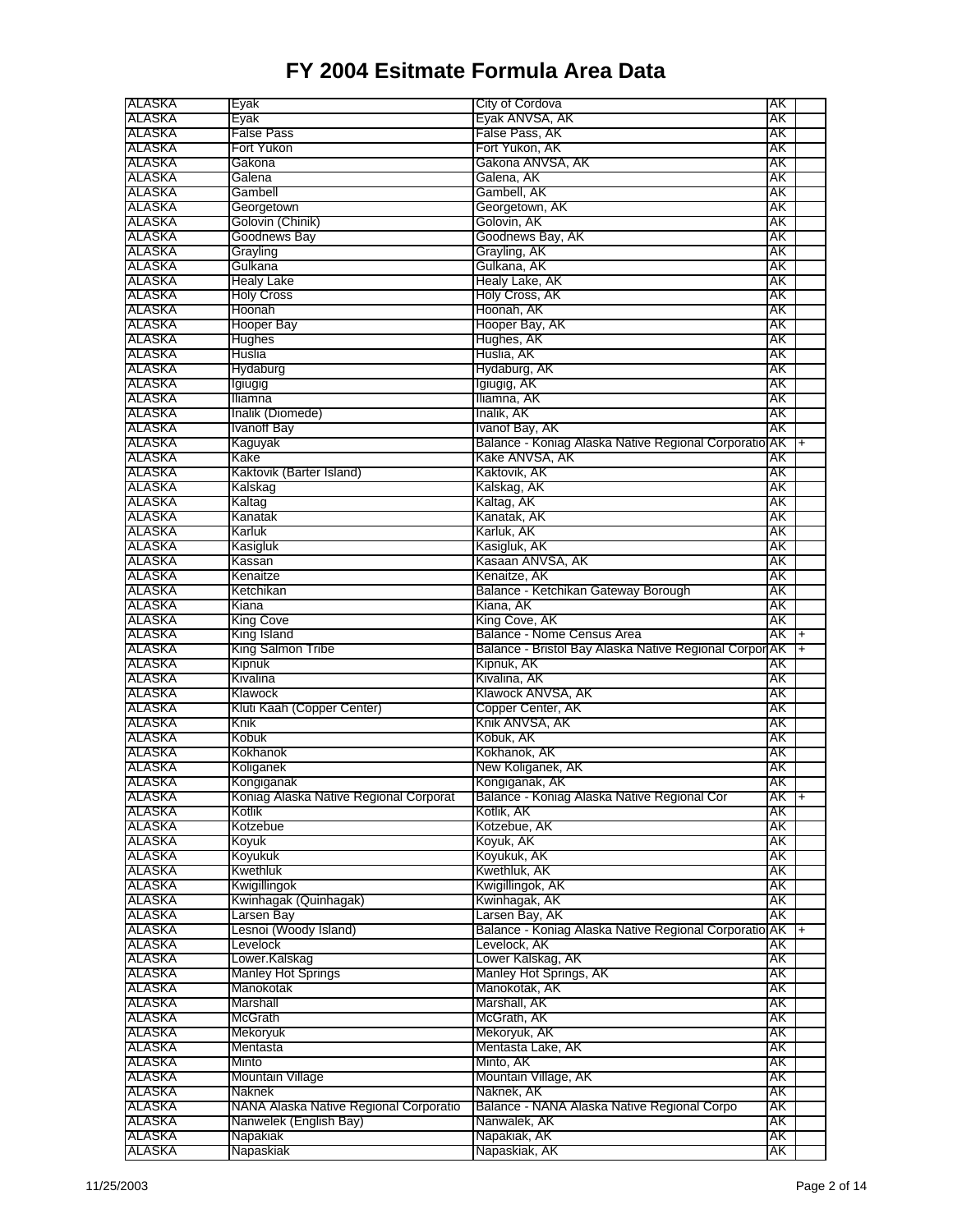| ALASKA           | Nelson Lagoon                 | Nelson Lagoon, AK                                                   | AΚ       |           |
|------------------|-------------------------------|---------------------------------------------------------------------|----------|-----------|
| ALASKA           | Nenana                        | Nenana, AK                                                          | AΚ       |           |
| ALASKA           | New Stuyahok                  | New Stuyahok, AK                                                    | AΚ       |           |
| ALASKA           | Newhalen                      | Newhalen, AK                                                        | AΚ       |           |
| ALASKA           | Newtok                        | Newtok, AK                                                          | АK       |           |
| ALASKA           | Nightmute                     | Nightmute, AK                                                       | AΚ       |           |
| ALASKA           | Nikolai                       | Nikolai, AK                                                         | AΚ       |           |
| ALASKA           | Nikolski                      | Nikolski, AK                                                        | AΚ       |           |
| ALASKA           | Ninilchik                     | Ninilchik, AK                                                       | AΚ       |           |
| ALASKA           | Noatuk                        | Noatak, AK                                                          | АK       |           |
| ALASKA           | Nome                          | Balance - Nome Census Area                                          | АK       | $\ddot{}$ |
| ALASKA           | Nondalton                     | Nondalton, AK                                                       | AΚ       |           |
| ALASKA           | Noorvik                       | Noorvik, AK                                                         | AΚ       |           |
| ALASKA           | Northway                      | Northway, AK                                                        | AΚ       |           |
| ALASKA           | Nuiqsut                       | Nuigsut, AK                                                         | AΚ       |           |
| ALASKA           | Nulato                        | Nulato, AK                                                          | AΚ       |           |
| ALASKA           | Nunapitchuk                   | Nunapitchuk, AK                                                     | AΚ       |           |
| ALASKA           | Old Harbor                    | Old Harbor, AK                                                      | AΚ       |           |
| ALASKA           | Orutsararmuit (Bethel)        | Bethel, AK                                                          | AΚ       |           |
| <b>ALASKA</b>    | Oscarville                    | Oscarville, AK                                                      | AΚ       |           |
| ALASKA           | Ouzinkie                      | Ouzinkie, AK                                                        | AΚ       |           |
| ALASKA<br>ALASKA | Pauloff Village<br>Pedro Bay  | Balance - Aleut Alaska Native Regional Corporation<br>Pedro Bay, AK | AK<br>AΚ | l+        |
|                  | Perryville                    |                                                                     |          |           |
| ALASKA<br>ALASKA | Petersburg                    | Perryville, AK<br>Petersburg Census Area                            | AΚ<br>AΚ |           |
| ALASKA           | Pilot Point                   | Pilot Point ANVSA, AK                                               | AΚ       |           |
| ALASKA           | Pilot Station                 | Pilot Station, AK                                                   | AΚ       |           |
| ALASKA           | Pitka's Point                 | Pitkas Point, AK                                                    | AΚ       |           |
| ALASKA           | Platinum                      | Platinum, AK                                                        | АK       |           |
| ALASKA           | Point Hope                    | Point Hope, AK                                                      | AΚ       |           |
| ALASKA           | Point Lay                     | Point Lay, AK                                                       | AΚ       |           |
| ALASKA           | Port Graham                   | Port Graham, AK                                                     | AΚ       |           |
| ALASKA           | Port Heiden                   | Port Heiden, AK                                                     | AΚ       |           |
| ALASKA           | Port Lions                    | Port Lions, AK                                                      | AΚ       |           |
| ALASKA           | Portage Creek                 | Portage Creek, AK                                                   | AΚ       |           |
| ALASKA           | Qagan Tayagungin (Sand Point) | Sand Point, AK                                                      | AΚ       |           |
| ALASKA           | Qawalangin (Unalaska)         | Unalaska, AK                                                        | AΚ       |           |
| <b>ALASKA</b>    | Rampart                       | Rampart, AK                                                         | AΚ       |           |
| ALASKA           | Red Devil                     | Red Devil, AK                                                       | AΚ       |           |
| ALASKA           | <b>Ruby</b>                   | Ruby, AK                                                            | AΚ       |           |
| ALASKA           | Russian Mission (Yukon)       | Russian Mission, AK                                                 | AΚ       |           |
| ALASKA           | Saint George                  | St. George, AK                                                      | AΚ       |           |
| ALASKA           | Saint Michael                 | St. Michael, AK                                                     | AΚ       |           |
| ALASKA           | Saint Paul                    | St. Paul ANVSA, AK                                                  | AΚ       |           |
| ALASKA           | Salamatoff                    | Salamatof, AK                                                       | AΚ       |           |
| ALASKA           | Savoonga                      | Savoonga, AK                                                        | AΚ       |           |
| ALASKA           | Saxman                        | Saxman, AK                                                          | AΚ       |           |
| ALASKA           | Scammon Bay                   | Scammon Bay, AK                                                     | AK       |           |
| ALASKA           | Selawik                       | Selawik, AK                                                         | AK       |           |
| ALASKA           | Seldovia                      | Seldovia, AK                                                        | AΚ       |           |
| ALASKA           | Shageluk                      | Shageluk, AK                                                        | АK       |           |
| ALASKA           | Shaktoolik                    | Shaktoolik, AK                                                      | AΚ       |           |
| ALASKA           | Sheldon's Point               | Nunam Iqua, AK                                                      | AK       |           |
| ALASKA           | Shishmaref                    | Shishmaref, AK                                                      | AK       |           |
| ALASKA           | Shoonag' Tribe of Kodiak      | Balance - Koniag Alaska Native Regional Corporatio                  | AK I+    |           |
| ALASKA           | Shungnak                      | Shungnak, AK                                                        | AK       |           |
| ALASKA           | Skagway                       | Balance - Skagway-Hoonah-Angoon Census Area<br>Sleetmute, AK        | AΚ       |           |
| ALASKA<br>ALASKA | Sleetmute<br>Solomon          | Solomon, AK                                                         | AK<br>AΚ |           |
| ALASKA           | South Naknek                  | South Naknek, AK                                                    | AK       |           |
| ALASKA           | <b>Stebbins</b>               | Stebbins, AK                                                        | AK       |           |
| ALASKA           | <b>Stevens</b>                | Stevens Village, AK                                                 | AK       |           |
| ALASKA           | <b>Stoney River</b>           | Stony River, AK                                                     | AΚ       |           |
| ALASKA           | Takotna                       | Takotna, AK                                                         | AΚ       |           |
| ALASKA           | Tanacross                     | Tanacross, AK                                                       | AK       |           |
| ALASKA           | Tanana                        | Tanana, AK                                                          | AΚ       |           |
| ALASKA           | Tatitlek                      | Tatitlek, AK                                                        | AK       |           |
| ALASKA           | Tazlina                       | Tazlina, AK                                                         | AK       |           |
| ALASKA           | Telida                        | Telida, AK                                                          | AK       |           |
| ALASKA           | Teller                        | Teller, AK                                                          | AK       |           |
| ALASKA           | Tetlin                        | Tetlin, AK                                                          | АK       |           |
| ALASKA           | Tlingit and Haida             | Balance - Sealaska Alaska Native Regional C                         | AK T+    |           |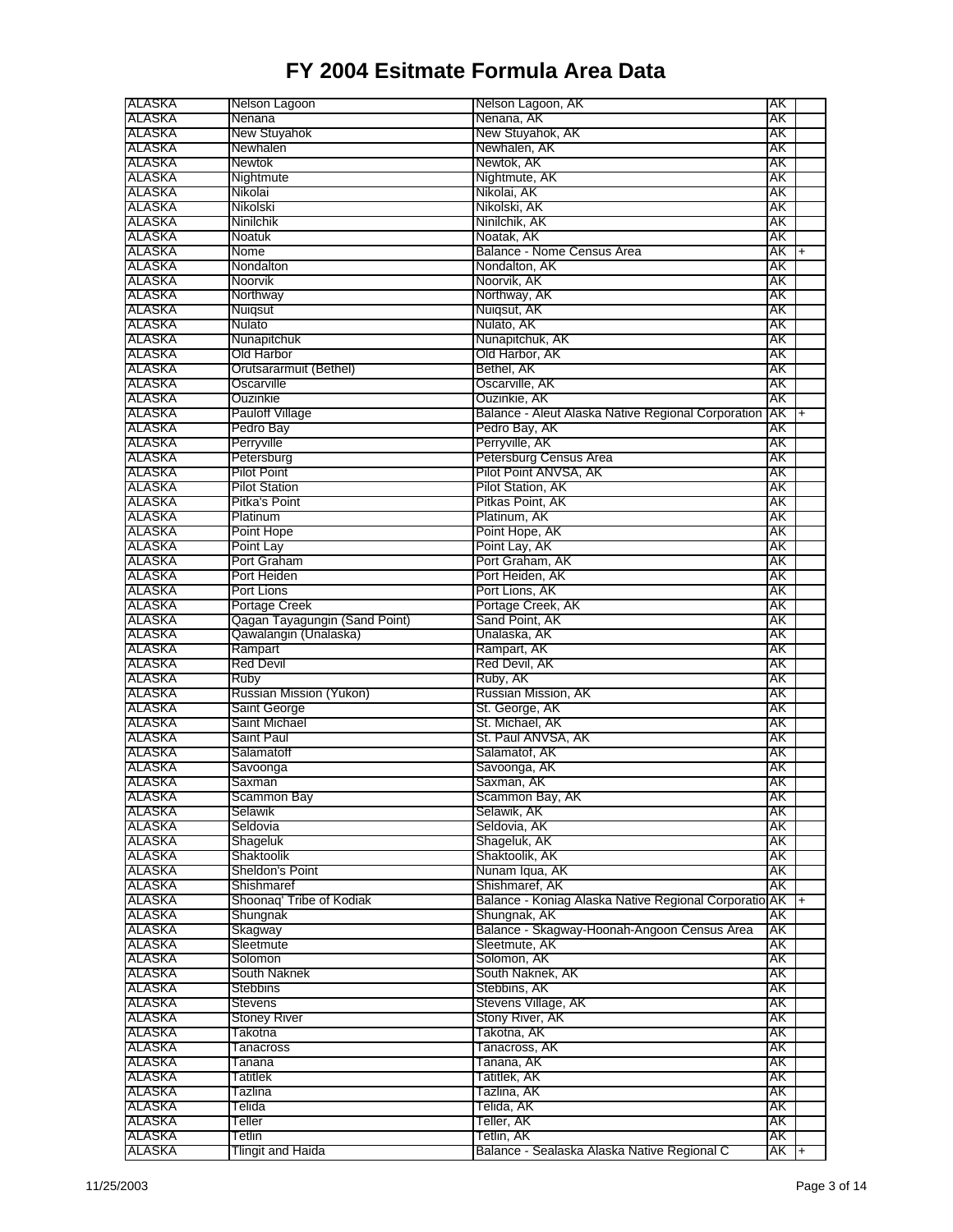| ALASKA          | <b>Tlingit and Haida</b>               | Balance - Wrangell-Petersburg Census Area              | $AK +$ |           |
|-----------------|----------------------------------------|--------------------------------------------------------|--------|-----------|
| <b>ALASKA</b>   | Tlingit and Haida                      | Balance - Douglas Island                               | AK     | $+$       |
| ALASKA          | Togiak                                 | Togiak, AK                                             | AΚ     |           |
| ALASKA          | <b>Toksook Bay</b>                     | Toksook Bay, AK                                        | AΚ     |           |
|                 |                                        |                                                        |        |           |
| ALASKA          | Tuluksak                               | Tuluksak, AK                                           | AΚ     |           |
| ALASKA          | Tuntutuliak                            | Tuntutuliak, AK                                        | AΚ     |           |
| ALASKA          | Tununak                                | Tununak, AK                                            | AΚ     |           |
| ALASKA          | Twin Hills                             | Twin Hills, AK                                         | AK     |           |
| ALASKA          | Tyonek                                 | Tyonek, AK                                             | AΚ     |           |
| ALASKA          | Ugashik                                | Ugashik, AK                                            | AΚ     |           |
| ALASKA          | Umkumiute                              | Balance - Calista Alaska Native Regional Corporatio    | AK     | $\ddot{}$ |
| ALASKA          | Unalakleet                             | Unalakleet, AK                                         | AΚ     |           |
|                 |                                        |                                                        |        |           |
| ALASKA          | Unga                                   | Balance - Aleut Alaska Native Regional Corporation     | AK     | $\ddot{}$ |
| ALASKA          | Venetie                                | Balance Doyon Alaska Native Regional Corporation       | AΚ     | Ŧ         |
| ALASKA          | Wainwright                             | Wainwright, AK                                         | AΚ     |           |
| ALASKA          | Wales                                  | Wales, AK                                              | AΚ     |           |
| ALASKA          | White Mountain                         | White Mountain, AK                                     | AΚ     |           |
| ALASKA          | Wrangell                               | Wrangell Census Area                                   | AΚ     |           |
| ALASKA          | Yakutat                                | Yakutat ANVSA, AK                                      | AΚ     |           |
| <b>CHICAGO</b>  | Aroostook Band of Micmac               | Aroostook Band of Micmac, ME                           | МE     |           |
|                 |                                        |                                                        |        |           |
| <b>ICHICAGO</b> | Aroostook Band of Micmac               | <b>Balance - Aroostook County</b>                      | МE     | $\ddot{}$ |
| <b>CHICAGO</b>  | Bad River Band                         | <b>Balance - Ashland County</b>                        | WI     |           |
| <b>CHICAGO</b>  | <b>Bad River Band</b>                  | <b>Balance - Iron County</b>                           | WI     |           |
| <b>CHICAGO</b>  | Bad River Band                         | <b>Bad River Reservation, WI</b>                       | WI     |           |
| <b>CHICAGO</b>  | <b>Bay Mills Indian Community</b>      | Balance - Chippewa County                              | ΜГ     | $\ddot{}$ |
| <b>CHICAGO</b>  | <b>Bay Mills Indian Community</b>      | Bay Mills Reservation and Off-Reservation Trust Lan MI |        |           |
| <b>CHICAGO</b>  | Boise Forte Band of Minnesota Chippewa | Bois Forte Reservation, MN                             | ΜN     |           |
| <b>CHICAGO</b>  | Catawba Indian Tribe                   | <b>Balance - Abbeville County</b>                      | SC     |           |
|                 |                                        |                                                        |        |           |
| <b>CHICAGO</b>  | Catawba Indian Tribe                   | <b>Balance - Aiken County</b>                          | SC     |           |
| <b>CHICAGO</b>  | Catawba Indian Tribe                   | <b>Balance - Allendale County</b>                      | SC     |           |
| <b>ICHICAGO</b> | Catawba Indian Tribe                   | Balance - Anderson County                              | SC     |           |
| <b>CHICAGO</b>  | Catawba Indian Tribe                   | Balance - Bamberg County                               | SC     |           |
| <b>ICHICAGO</b> | Catawba Indian Tribe                   | <b>Balance - Barnwell County</b>                       | SC     |           |
| <b>CHICAGO</b>  | Catawba Indian Tribe                   | <b>Balance - Beaufort County</b>                       | SC     |           |
| <b>CHICAGO</b>  | Catawba Indian Tribe                   | <b>Balance - Berkeley County</b>                       | SC     |           |
|                 |                                        |                                                        |        |           |
| <b>CHICAGO</b>  | Catawba Indian Tribe                   | <b>Balance - Cabarrus County</b>                       | NС     |           |
| <b>CHICAGO</b>  | Catawba Indian Tribe                   | Balance - Calhoun County                               | sc     |           |
| <b>CHICAGO</b>  | Catawba Indian Tribe                   | Balance - Charleston County                            | SC     |           |
| <b>CHICAGO</b>  | Catawba Indian Tribe                   | <b>Balance - Cherokee County</b>                       | SC     |           |
| <b>ICHICAGO</b> | Catawba Indian Tribe                   | <b>Balance - Chester County</b>                        | SC     |           |
| <b>CHICAGO</b>  | Catawba Indian Tribe                   | <b>Balance - Chesterfield County</b>                   | SC     |           |
| <b>CHICAGO</b>  | Catawba Indian Tribe                   | Balance - Clarendon County                             | SC     |           |
| <b>CHICAGO</b>  | Catawba Indian Tribe                   | <b>Balance - Cleveland County</b>                      | NС     |           |
| <b>CHICAGO</b>  | Catawba Indian Tribe                   | <b>Balance - Colleton County</b>                       | SC     |           |
|                 |                                        |                                                        |        |           |
| <b>CHICAGO</b>  | Catawba Indian Tribe                   | <b>Balance - Darlington County</b>                     | SC     |           |
| <b>CHICAGO</b>  | Catawba Indian Tribe                   | <b>Balance - Dillon County</b>                         | SC     |           |
| <b>CHICAGO</b>  | Catawba Indian Tribe                   | <b>Balance - Dorchester County</b>                     | SC     |           |
| <b>CHICAGO</b>  | Catawba Indian Tribe                   | Balance - Edgefield County                             | SC     |           |
| <b>CHICAGO</b>  | Catawba Indian Tribe                   | <b>Balance - Fairfield County</b>                      | sc     |           |
| <b>CHICAGO</b>  | Catawba Indian Tribe                   | <b>Balance - Florence County</b>                       | SC     |           |
| <b>ICHICAGO</b> | Catawba Indian Tribe                   | Balance - Gaston County                                | NC     |           |
| <b>CHICAGO</b>  | Catawba Indian Tribe                   | Balance - Georgetown County                            | SC     |           |
|                 |                                        |                                                        |        |           |
| <b>CHICAGO</b>  | Catawba Indian Tribe                   | <b>Balance - Greenville County</b>                     | SC     |           |
| <b>CHICAGO</b>  | Catawba Indian Tribe                   | <b>Balance - Greenwood County</b>                      | SC     |           |
| <b>CHICAGO</b>  | Catawba Indian Tribe                   | <b>Balance - Hampton County</b>                        | SC     |           |
| <b>CHICAGO</b>  | Catawba Indian Tribe                   | <b>Balance - Horry County</b>                          | sc     |           |
| <b>CHICAGO</b>  | Catawba Indian Tribe                   | <b>Balance - Jasper County</b>                         | sc     |           |
| <b>CHICAGO</b>  | Catawba Indian Tribe                   | <b>Balance - Kershaw County</b>                        | SC     |           |
| <b>CHICAGO</b>  | Catawba Indian Tribe                   | <b>Balance - Lancaster County</b>                      | SC     |           |
| <b>CHICAGO</b>  | Catawba Indian Tribe                   | <b>Balance - Laurens County</b>                        | SC     |           |
| <b>CHICAGO</b>  | Catawba Indian Tribe                   | <b>Balance - Lee County</b>                            | sc     |           |
|                 |                                        |                                                        |        |           |
| <b>CHICAGO</b>  | Catawba Indian Tribe                   | Balance - Lexington County                             | SC     |           |
| <b>CHICAGO</b>  | Catawba Indian Tribe                   | <b>Balance - Marion County</b>                         | SC     |           |
| <b>CHICAGO</b>  | Catawba Indian Tribe                   | <b>Balance - Marlboro County</b>                       | sc     |           |
| <b>CHICAGO</b>  | Catawba Indian Tribe                   | <b>Balance - McCormick County</b>                      | SC     |           |
| <b>CHICAGO</b>  | Catawba Indian Tribe                   | Balance - Mecklenburg County                           | NС     |           |
| <b>CHICAGO</b>  | Catawba Indian Tribe                   | <b>Balance - Newberry County</b>                       | SC     |           |
| <b>CHICAGO</b>  | Catawba Indian Tribe                   | <b>Balance - Oconee County</b>                         | SC     |           |
| <b>CHICAGO</b>  | Catawba Indian Tribe                   | <b>Balance - Orangeburg County</b>                     | SC     |           |
|                 |                                        |                                                        |        |           |
| <b>CHICAGO</b>  | Catawba Indian Tribe                   | <b>Balance - Pickens County</b>                        | SC     |           |
| <b>CHICAGO</b>  | Catawba Indian Tribe                   | <b>Balance - Richland County</b>                       | SC     |           |
| <b>CHICAGO</b>  | Catawba Indian Tribe                   | <b>Balance - Rutherford County</b>                     | NС     |           |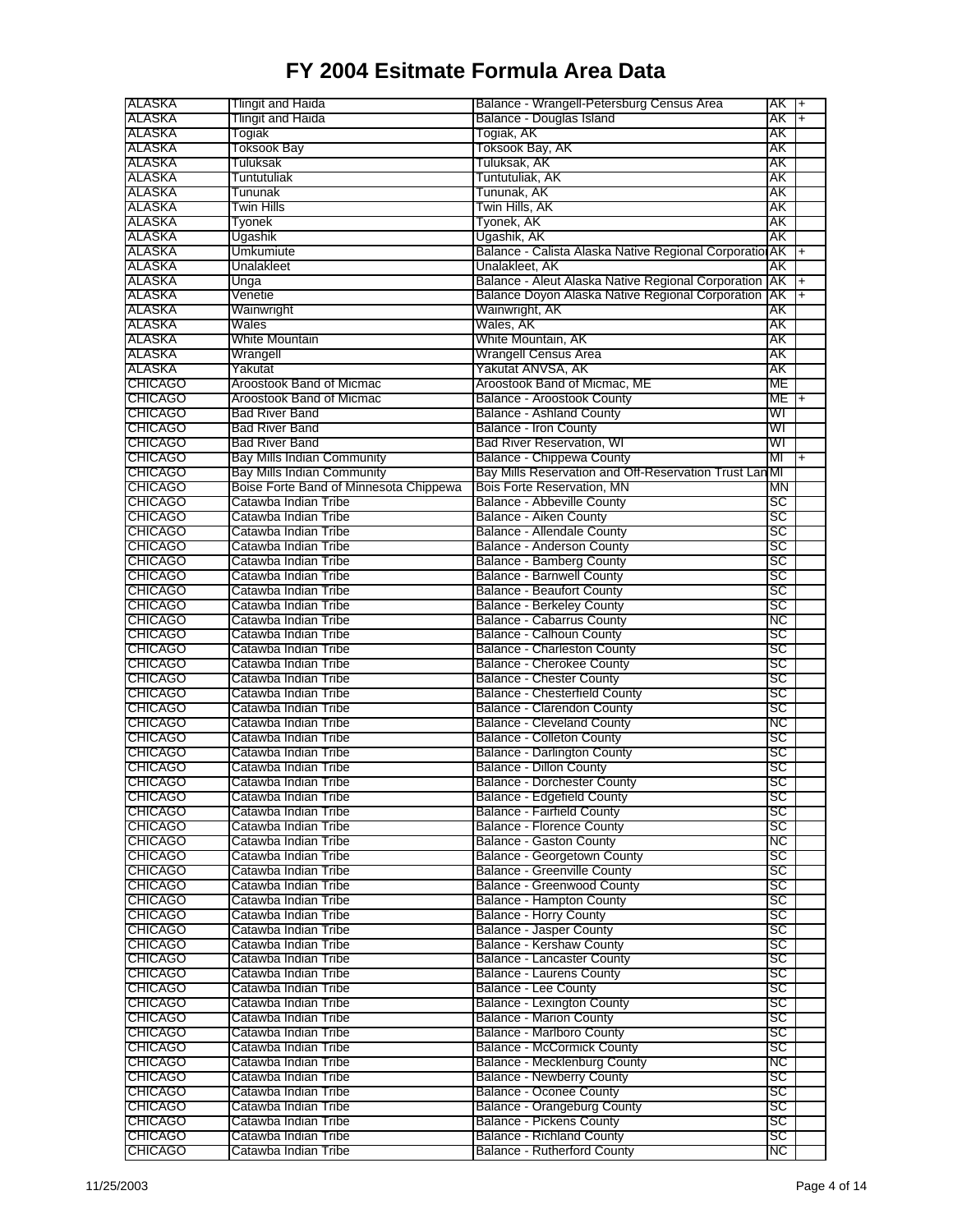| <b>ICHICAGO</b>                  | Catawba Indian Tribe                                                             | Balance - Saluda County                                    | SC               |                      |
|----------------------------------|----------------------------------------------------------------------------------|------------------------------------------------------------|------------------|----------------------|
| <b>CHICAGO</b>                   | Catawba Indian Tribe                                                             | Balance - Spartanburg County                               | SC               |                      |
| <b>CHICAGO</b>                   | Catawba Indian Tribe                                                             | <b>Balance - Sumter County</b>                             | SC               |                      |
| <b>CHICAGO</b>                   | Catawba Indian Tribe                                                             | <b>Balance - Union County</b>                              | NC               |                      |
|                                  | Catawba Indian Tribe                                                             |                                                            | SC               |                      |
| <b>CHICAGO</b>                   |                                                                                  | Balance - Union County                                     | SC               |                      |
| <b>CHICAGO</b>                   | Catawba Indian Tribe                                                             | <b>Balance - Williamsburg County</b>                       |                  |                      |
| <b>CHICAGO</b>                   | Catawba Indian Tribe                                                             | <b>Balance - York County</b>                               | SC               |                      |
| <b>CHICAGO</b>                   | Catawba Indian Tribe                                                             | Catawba Reservation, SC                                    | SC               |                      |
| <b>CHICAGO</b>                   | Cayuga Nation                                                                    | <b>Balance - Erie County</b>                               | NΥ               |                      |
| <b>CHICAGO</b>                   | Cayuga Nation                                                                    | Cayuga Nation, NY                                          | NΥ               |                      |
| <b>ICHICAGO</b>                  | <b>Coharie State Tribe</b>                                                       | Coharie, NC                                                | NC               |                      |
| <b>CHICAGO</b>                   | Eastern Cherokee                                                                 | Eastern Cherokee Reservation, NC                           | NC               |                      |
| <b>CHICAGO</b>                   | Fond Du Lac Band of Minnesota Chippewa                                           | Fond du Lac Reservation and Off-Reservation Trust MN       |                  |                      |
| <b>CHICAGO</b>                   | Fond Du Lac Band of Minnesota Chippewa                                           | Fond du Lac Reservation and Off-Reservation Trust WI       |                  |                      |
| <b>CHICAGO</b>                   | Fond Du Lac Band of Minnesota Chippewa Balance - Carlton County                  |                                                            | MΝ               |                      |
| <b>CHICAGO</b>                   | Fond Du Lac Band of Minnesota Chippewa   Balance - St. Louis County              |                                                            | MΝ               |                      |
|                                  |                                                                                  |                                                            |                  |                      |
| <b>CHICAGO</b>                   | <b>Forest County Potawatami</b>                                                  | <b>Balance - Forest County</b>                             | WI               | $+$                  |
| <b>CHICAGO</b>                   | <b>Forest County Potawatami</b>                                                  | Forest County Potawatomi Community and Off-Rese WI         |                  |                      |
| <b>CHICAGO</b>                   | Grand Portage Band of Minn. Chippewa                                             | <b>Balance - Cook County</b>                               | MΝ               |                      |
| <b>CHICAGO</b>                   | Grand Portage Band of Minn. Chippewa                                             | Grand Portage Reservation and Off-Reservation Tru MN       |                  |                      |
| <b>CHICAGO</b>                   | <b>Grand Traverse Band</b>                                                       | Balance - Antrim County                                    | ΜГ               |                      |
| <b>CHICAGO</b>                   | Grand Traverse Band                                                              | <b>Balance - Benzie County</b>                             | МГ               |                      |
| <b>CHICAGO</b>                   | <b>Grand Traverse Band</b>                                                       | <b>Balance - Grand Traverse County</b>                     | МГ               |                      |
| <b>CHICAGO</b>                   | Grand Traverse Band                                                              | Balance - Leelanau County                                  | ΜГ               |                      |
| <b>CHICAGO</b>                   | <b>Grand Traverse Band</b>                                                       | <b>Balance - Manistee County</b>                           | МГ               |                      |
| <b>CHICAGO</b>                   | <b>Grand Traverse Band</b>                                                       | <b>Balance - Charlevoix County</b>                         | MI               | $\overline{+}$       |
|                                  |                                                                                  |                                                            |                  |                      |
| <b>CHICAGO</b>                   | <b>Grand Traverse Band</b>                                                       | Grand Traverse Reservation and Off-Reservation TruMI       |                  |                      |
| <b>CHICAGO</b>                   | Haliwa-Saponi State Tribe                                                        | Haliwa-Saponi, NC                                          | NC               |                      |
| <b>CHICAGO</b>                   | <b>Hannahville Community</b>                                                     | Hannahville Community and Off-Reservation Trust LMI        |                  |                      |
| <b>CHICAGO</b>                   | <b>Ho-Chunk Nation</b>                                                           | <b>Houston County Trust Lands</b>                          | MΝ               |                      |
| <b>CHICAGO</b>                   | Ho-Chunk Nation                                                                  | Ho-Chunk Reservation and Off-Reservation Trust La WI       |                  |                      |
| <b>ICHICAGO</b>                  | <b>Ho-Chunk Nation</b>                                                           | Balance - Adams County                                     | WI               |                      |
| <b>CHICAGO</b>                   | <b>Ho-Chunk Nation</b>                                                           | <b>Balance - Clark County</b>                              | WI               |                      |
| <b>CHICAGO</b>                   | <b>Ho-Chunk Nation</b>                                                           | Balance - Columbia County                                  | WI               |                      |
|                                  |                                                                                  |                                                            |                  |                      |
| <b>CHICAGO</b>                   | <b>Ho-Chunk Nation</b>                                                           | <b>Balance - Crawford County</b>                           | WI               |                      |
| <b>CHICAGO</b>                   | Ho-Chunk Nation                                                                  | Balance - Dane County                                      | WI               |                      |
| <b>CHICAGO</b>                   | Ho-Chunk Nation                                                                  | Balance - Eau Claire County                                | WГ               |                      |
| <b>CHICAGO</b>                   | Ho-Chunk Nation                                                                  | Balance - Jackson County                                   | WI               |                      |
| <b>CHICAGO</b>                   | <b>Ho-Chunk Nation</b>                                                           | <b>Balance - Juneau County</b>                             | WI               |                      |
| <b>ICHICAGO</b>                  | <b>Ho-Chunk Nation</b>                                                           | Balance - La Crosse County                                 | WI               |                      |
| <b>CHICAGO</b>                   | <b>Ho-Chunk Nation</b>                                                           | <b>Balance - Monroe County</b>                             | WГ               |                      |
| <b>CHICAGO</b>                   | Ho-Chunk Nation                                                                  | <b>Balance - Sauk County</b>                               | WI               |                      |
| <b>CHICAGO</b>                   | Ho-Chunk Nation                                                                  | Balance - Shawano County                                   | WI               |                      |
| <b>CHICAGO</b>                   |                                                                                  |                                                            | WI               |                      |
|                                  | <b>Ho-Chunk Nation</b>                                                           | Balance - Trempealeau County                               |                  |                      |
| <b>CHICAGO</b>                   | <b>Ho-Chunk Nation</b>                                                           | <b>Balance - Vernon County</b>                             | WI               |                      |
| <b>CHICAGO</b>                   | <b>Ho-Chunk Nation</b>                                                           | <b>Balance - Wood County</b>                               | WI               |                      |
| <b>CHICAGO</b>                   | <b>Houlton Band of Maliseets</b>                                                 | Balance - Aroostook County                                 | ME <sub>1+</sub> |                      |
| CHICAGO                          | Huron Band of Potawatomi                                                         | Balance - Calhoun County                                   | MI               |                      |
| <b>CHICAGO</b>                   | Huron Band of Potawatomi                                                         | Huron Potawatomi Reservation, MI                           | МГ               |                      |
| <b>CHICAGO</b>                   | Keweenaw Bay Indian Community                                                    | Balance - Baraga County                                    | МІ               |                      |
| <b>CHICAGO</b>                   | Keweenaw Bay Indian Community                                                    | <b>Balance - Marquette County</b>                          | МГ               | $\ddot{\phantom{1}}$ |
| <b>CHICAGO</b>                   | Keweenaw Bay Indian Community                                                    | L'Anse Reservation and Trust Lands, MI                     | MI               |                      |
| <b>CHICAGO</b>                   | Keweenaw Bay Indian Community                                                    | Ontonagon Reservation, MI                                  | МГ               |                      |
|                                  |                                                                                  |                                                            | WI               |                      |
| <b>CHICAGO</b>                   | Lac Courte Oreilles                                                              | <b>Balance - Sawyer County</b>                             |                  |                      |
| <b>CHICAGO</b>                   | Lac Courte Oreilles                                                              | Lac Courte Oreilles Reservation and Off-Reservation WI     |                  |                      |
| <b>CHICAGO</b>                   | Lac Du Flambeau Band                                                             | Lac du Flambeau Reservation, WI                            | WI               |                      |
| <b>CHICAGO</b>                   | Lac Vieux Desert Band                                                            | Lac Vieux Desert Reservation, MI                           | МГ               |                      |
| <b>CHICAGO</b>                   | Leech Lake Band of Minnesota Chippewa                                            | Leech Lake Reservation and Off-Reservation Trust LIMN      |                  |                      |
| <b>CHICAGO</b>                   | Little River Band of Ottawa                                                      | Balance - Lake County                                      | МI               |                      |
| <b>CHICAGO</b>                   | Little River Band of Ottawa                                                      | <b>Balance - Mason County</b>                              | МI               |                      |
| <b>CHICAGO</b>                   | Little River Band of Ottawa                                                      | <b>Balance - Wexford County</b>                            | МГ               |                      |
| <b>CHICAGO</b>                   | Little Traverse Bay Band                                                         | <b>Balance - Charlevoix County</b>                         | МI               | $+$                  |
|                                  |                                                                                  |                                                            |                  |                      |
| <b>CHICAGO</b>                   | Little Traverse Bay Band                                                         | Balance - Cheboygan County                                 | MI               |                      |
| <b>CHICAGO</b>                   | Little Traverse Bay Band                                                         | <b>Balance - Emmet County</b>                              | МІ               |                      |
| <b>CHICAGO</b>                   | Lower Sioux                                                                      | Lower Sioux Reservation, MN                                | ΜN               |                      |
| <b>CHICAGO</b>                   | Lower Sioux                                                                      | Sandy Lake Reservation, MN                                 | ΜN               |                      |
| <b>CHICAGO</b>                   | Lumbee State Tribe                                                               | Lumbee TDSA, NC (state) with Cumberland Cty                | NС               |                      |
| <b>CHICAGO</b>                   | Match-e-be-nash-she-wish Band of Potta                                           | <b>Balance - Barry County</b>                              | MI               |                      |
| <b>CHICAGO</b>                   | Match-e-be-nash-she-wish Band of Potta                                           | Balance - Kalamazoo County                                 | МІ               |                      |
| <b>CHICAGO</b>                   |                                                                                  | <b>Balance - Kent County</b>                               | MI               |                      |
|                                  |                                                                                  |                                                            |                  |                      |
|                                  | Match-e-be-nash-she-wish Band of Potta                                           |                                                            |                  |                      |
| <b>CHICAGO</b><br><b>CHICAGO</b> | Match-e-be-nash-she-wish Band of Potta<br>Match-e-be-nash-she-wish Band of Potta | Balance - Ottawa County<br><b>Balance - Allegan County</b> | МГ<br>МI         | $\mathsf{I}$ +       |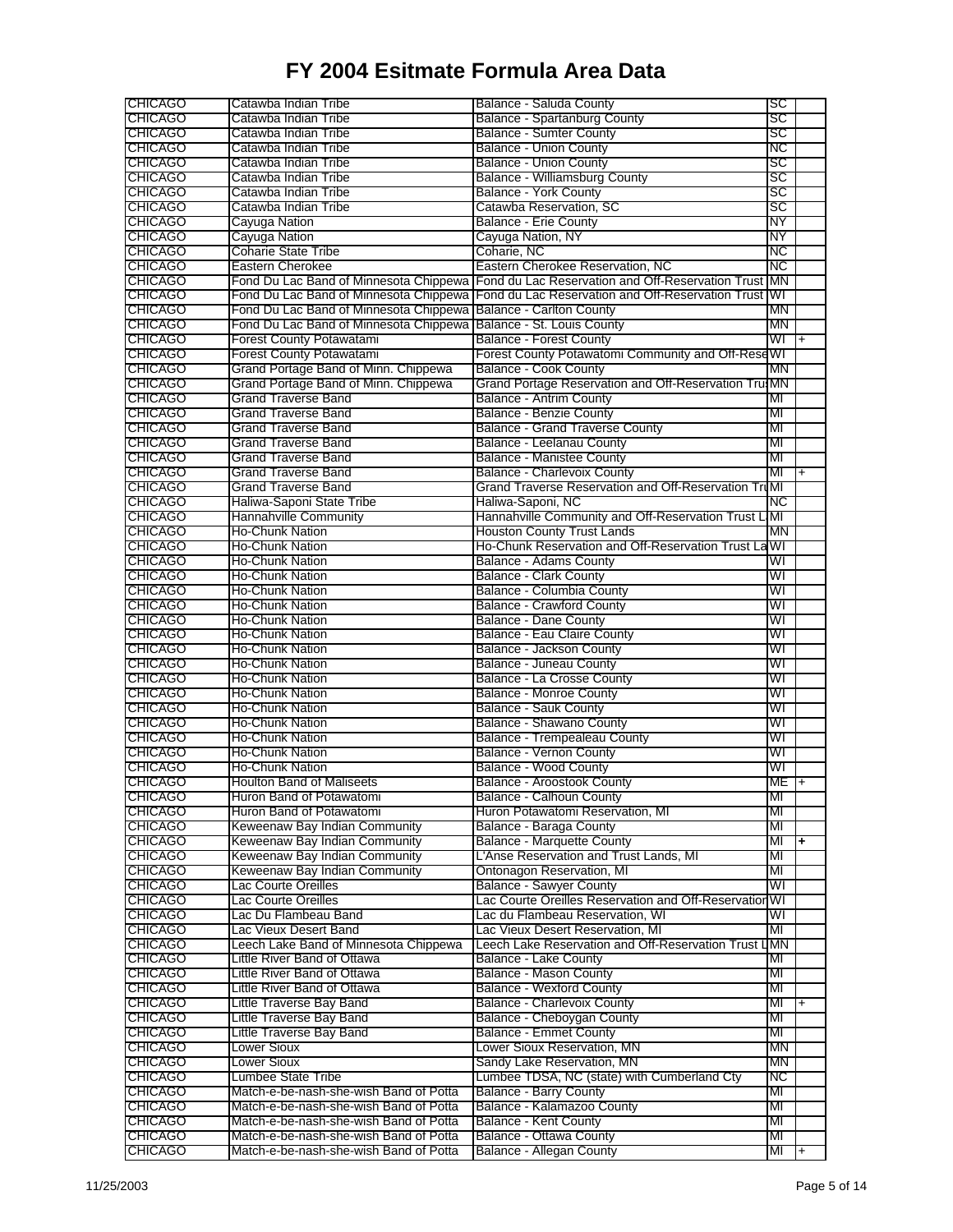| <b>CHICAGO</b>                   | <b>Meherrin State Tribe</b>            | Meherrin, NC                                           | ΙNC       |     |
|----------------------------------|----------------------------------------|--------------------------------------------------------|-----------|-----|
| <b>CHICAGO</b>                   | <b>Meherrin State Tribe</b>            | Meherrin TDSA, NC (state)                              | ΝC        |     |
| <b>CHICAGO</b>                   | Menominee Indian Tribe                 | Menominee Reservation and Off-Reservation Trust IWI    |           |     |
| <b>CHICAGO</b>                   | Mille Lacs Band of Minnesota Chippewa  | <b>Balance - Crow Wing County</b>                      | MN        |     |
| <b>CHICAGO</b>                   | Mille Lacs Band of Minnesota Chippewa  | <b>Balance - Mille Lacs County</b>                     | ΜN        |     |
| <b>CHICAGO</b>                   | Mille Lacs Band of Minnesota Chippewa  | <b>Balance - Pine County</b>                           | ΜN        |     |
| <b>CHICAGO</b>                   | Mille Lacs Band of Minnesota Chippewa  | Mille Lacs Reservation and Off-Reservation Trust La MN |           |     |
| <b>CHICAGO</b>                   | Mississippi Choctaw Tribe              | Balance - Jackson County                               | ΜS        |     |
| <b>CHICAGO</b>                   | Mississippi Choctaw Tribe              | Balance - Jasper County                                | МS        |     |
| <b>CHICAGO</b>                   | Mississippi Choctaw Tribe              | <b>Balance - Jones County</b>                          | MS        |     |
|                                  |                                        |                                                        | MS        |     |
| <b>CHICAGO</b><br><b>CHICAGO</b> | Mississippi Choctaw Tribe              | <b>Balance - Kemper County</b>                         |           |     |
|                                  | Mississippi Choctaw Tribe              | Balance - Lauderdale County                            | TN        |     |
| <b>CHICAGO</b>                   | Mississippi Choctaw Tribe              | Balance - Leake County                                 | МS        |     |
| <b>CHICAGO</b>                   | Mississippi Choctaw Tribe              | Balance - Neshoba County                               | MS        |     |
| <b>CHICAGO</b>                   | Mississippi Choctaw Tribe              | <b>Balance - Newton County</b>                         | MS        |     |
| <b>CHICAGO</b>                   | Mississippi Choctaw Tribe              | <b>Balance - Scott County</b>                          | MS        |     |
| <b>ICHICAGO</b>                  | Mississippi Choctaw Tribe              | <b>Balance - Winston County</b>                        | MS        |     |
| <b>CHICAGO</b>                   | Mississippi Choctaw Tribe              | Mississippi Choctaw Reservation and Off-Reservatio MS  |           |     |
| <b>CHICAGO</b>                   | MOWA Band of Choctaw Indians           | <b>MOWA Choctaw, AL</b>                                | AL        |     |
| <b>CHICAGO</b>                   | <b>MOWA Band of Choctaw Indians</b>    | Balance - Washington County                            | AL        |     |
| <b>CHICAGO</b>                   | Narragansett Tribe                     | <b>Balance - Washington County</b>                     | RI        |     |
| <b>CHICAGO</b>                   | Narragansett Tribe                     | Narragansett Reservation, RI                           | RI        |     |
| <b>CHICAGO</b>                   | Oneida Nation of New York              | Balance - Chenango County                              | NΥ        |     |
| <b>ICHICAGO</b>                  | Oneida Nation of New York              | <b>Balance - Cortland County</b>                       | NΥ        |     |
| <b>CHICAGO</b>                   | Oneida Nation of New York              | <b>Balance - Herkimer County</b>                       | NΥ        |     |
| <b>CHICAGO</b>                   | Oneida Nation of New York              | Balance - Madison County                               | NΥ        |     |
| <b>CHICAGO</b>                   | Oneida Nation of New York              | Balance - Oneida County                                | NY        |     |
| <b>CHICAGO</b>                   | Oneida Nation of New York              | Balance - Onondaga County                              | NΥ        |     |
| <b>CHICAGO</b>                   | Oneida Nation of New York              | Oneida (NY) Reservation, NY                            | NΥ        |     |
|                                  |                                        |                                                        |           |     |
| <b>CHICAGO</b>                   | Oneida Tribe                           | <b>Balance - Brown County</b>                          | WГ        |     |
| <b>CHICAGO</b>                   | Oneida Tribe                           | Balance - Outagamie County                             | WI        |     |
| <b>CHICAGO</b>                   | Oneida Tribe                           | Oneida (WI) Reservation and Off-Reservation Trust      | WI        |     |
| <b>CHICAGO</b>                   | Onondaga Nation                        | Onondaga Reservation, NY                               | NΥ        |     |
| <b>CHICAGO</b>                   | Passamaquody Indian Tribe              | Indian Township Reservation, ME                        | МE        |     |
| <b>CHICAGO</b>                   | <b>Paucatuck Eastern Pequot Tribe</b>  | Paucatuck Eastern Pequot, CT                           | ст        |     |
| <b>CHICAGO</b>                   | Penobscot Tribe                        | <b>Balance - Penobscot County</b>                      | МE        |     |
| <b>CHICAGO</b>                   | Penobscot Tribe                        | Penobscot Reservation and Off-Reservation Trust LaME   |           |     |
| <b>CHICAGO</b>                   | Pleasant Point                         | <b>Balance - Washington County</b>                     | МE        |     |
| <b>CHICAGO</b>                   | Pleasant Point                         | Pleasant Point Reservation, ME                         | МE        |     |
| <b>CHICAGO</b>                   | Poarch Band of Creek Indians           | Balance - Baldwin County                               | AL        |     |
| <b>CHICAGO</b>                   | Poarch Band of Creek Indians           | Balance - Escambia County                              | AL        |     |
| <b>CHICAGO</b>                   | Poarch Band of Creek Indians           | Balance - Escambia County                              | FL        |     |
| <b>CHICAGO</b>                   | Poarch Band of Creek Indians           | <b>Balance - Mobile County</b>                         | AL        |     |
| <b>CHICAGO</b>                   | Poarch Band of Creek Indians           | <b>Balance - Monroe County</b>                         | AL        |     |
| <b>CHICAGO</b>                   | Poarch Band of Creek Indians           | Poarch Creek Reservation and Off-Reservation Trus AL   |           |     |
| <b>CHICAGO</b>                   | Poarch Band of Creek Indians           | Poarch Creek Reservation and Off-Reservation Trus FL   |           |     |
| <b>CHICAGO</b>                   | Pokagon Band of Potawatomi             | Pokagon Band of Potawatomi, IN-MI                      | ΙN        |     |
| <b>CHICAGO</b>                   |                                        |                                                        |           |     |
|                                  | Pokagon Band of Potawatomi             | Pokagon Band of Potawatomi, IN-MI                      | MI        |     |
| <b>CHICAGO</b>                   | Pokagon Band of Potawatomi             | Balance - Allegan County                               | MI        | $+$ |
| <b>CHICAGO</b>                   | Pokagon Band of Potawatomi             | <b>Balance - Berrien County</b>                        | MI        |     |
| <b>CHICAGO</b>                   | Pokagon Band of Potawatomi             | <b>Balance - Cass County</b>                           | MI        |     |
| <b>CHICAGO</b>                   | Pokagon Band of Potawatomi             | <b>Balance - Elkhart County</b>                        | <b>IN</b> |     |
| <b>CHICAGO</b>                   | Pokagon Band of Potawatomi             | Balance - Kosciusko County                             | ΙN        |     |
| <b>CHICAGO</b>                   | Pokagon Band of Potawatomi             | <b>Balance - LaPorte County</b>                        | ΙN        |     |
| <b>CHICAGO</b>                   | Pokagon Band of Potawatomi             | <b>Balance - Marshall County</b>                       | ΙN        |     |
| <b>CHICAGO</b>                   | Pokagon Band of Potawatomi             | Balance - St. Joseph County                            | ΤN        |     |
| <b>CHICAGO</b>                   | Pokagon Band of Potawatomi             | <b>Balance - Starke County</b>                         | ΤN        |     |
| <b>CHICAGO</b>                   | Pokagon Band of Potawatomi             | Balance - Van Buren County                             | MI        |     |
| <b>CHICAGO</b>                   | Poospatuck Indian Reservation          | Poospatuck, NY                                         | NY        |     |
| <b>CHICAGO</b>                   | Prairie Island Sioux                   | Prairie Island Indian Community and Off-Reservation MN |           |     |
| <b>CHICAGO</b>                   | Prairie Island Sioux                   | Prairie Island Community, MN                           | MN        |     |
| <b>CHICAGO</b>                   | Red Cliff Band of Lake Superior Chippe | Red Cliff Reservation and Off-Reservation Trust Lan WI |           |     |
| <b>CHICAGO</b>                   | Red Lake Band of Chippewa              | Red Lake Reservation, MN                               | МN        |     |
| <b>CHICAGO</b>                   | Sac & Fox Tribe                        | Sac and Fox/Meskwaki Reservation and Off-ReservalA     |           |     |
| <b>CHICAGO</b>                   | Saginaw Chippewa                       | <b>Balance-Arenac County</b>                           | MI        |     |
| <b>CHICAGO</b>                   | Saginaw Chippewa                       | <b>Balance-Gladwin County</b>                          | MI        |     |
| <b>CHICAGO</b>                   | Saginaw Chippewa                       | <b>Balance-Gratiot County</b>                          | ML        |     |
| <b>CHICAGO</b>                   |                                        |                                                        | MI        |     |
|                                  | Saginaw Chippewa                       | Balance-Isabella County                                |           |     |
| <b>CHICAGO</b>                   | Saginaw Chippewa                       | <b>Balance-Mecosta County</b>                          | MI        |     |
| <b>CHICAGO</b>                   | Saginaw Chippewa                       | <b>Balance-Midland County</b>                          | MI        |     |
| <b>CHICAGO</b>                   | Saginaw Chippewa                       | <b>Balance-Montcalm County</b>                         | MI        |     |
| <b>CHICAGO</b>                   | Saginaw Chippewa                       | <b>Balance-Osceola County</b>                          | MI        |     |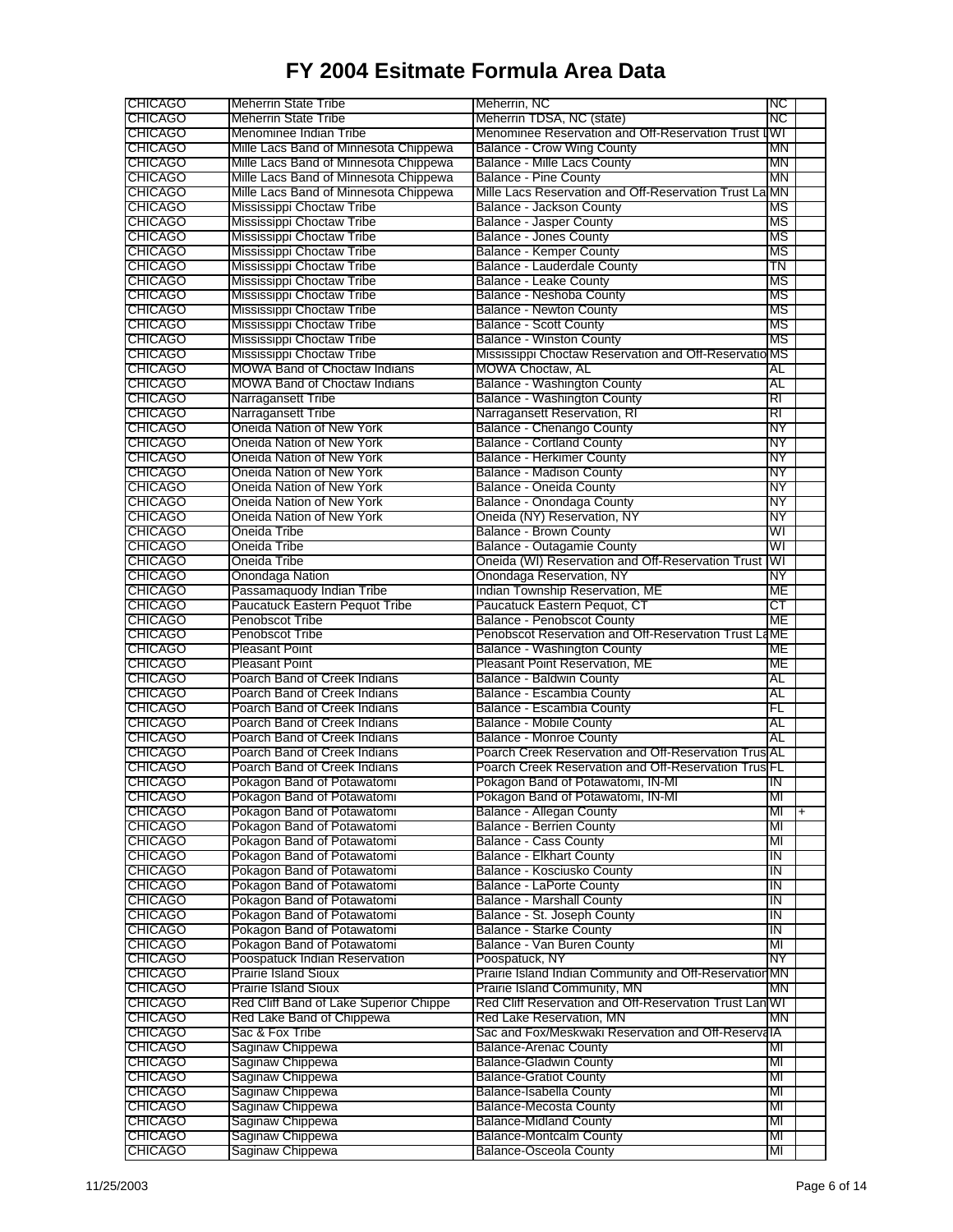| <b>CHICAGO</b>                                                                                                                                                                                                                                                                                                                                                                                                                          | Saginaw Chippewa                       | Isabella Reservation and Trust Lands, MI                         | MI        |     |
|-----------------------------------------------------------------------------------------------------------------------------------------------------------------------------------------------------------------------------------------------------------------------------------------------------------------------------------------------------------------------------------------------------------------------------------------|----------------------------------------|------------------------------------------------------------------|-----------|-----|
| <b>CHICAGO</b>                                                                                                                                                                                                                                                                                                                                                                                                                          | Saint Croix Chippewa                   | St. Croix Reservation and Off-Reservation Trust Lan WI           |           |     |
| <b>CHICAGO</b>                                                                                                                                                                                                                                                                                                                                                                                                                          | Sault Ste. Marie Tribe                 | Balance - Alger County                                           | MI        |     |
| <b>CHICAGO</b>                                                                                                                                                                                                                                                                                                                                                                                                                          | Sault Ste. Marie Tribe                 | Balance - Chippewa County                                        | МI        |     |
| <b>CHICAGO</b>                                                                                                                                                                                                                                                                                                                                                                                                                          | Sault Ste. Marie Tribe                 | Balance - Delta County                                           | MI        |     |
| <b>CHICAGO</b>                                                                                                                                                                                                                                                                                                                                                                                                                          | Sault Ste. Marie Tribe                 | Balance - Luce County                                            | MI        |     |
|                                                                                                                                                                                                                                                                                                                                                                                                                                         |                                        |                                                                  |           |     |
| <b>CHICAGO</b>                                                                                                                                                                                                                                                                                                                                                                                                                          | Sault Ste. Marie Tribe                 | <b>Balance - Mackinac County</b>                                 | MI        |     |
| <b>CHICAGO</b>                                                                                                                                                                                                                                                                                                                                                                                                                          | Sault Ste. Marie Tribe                 | <b>Balance - Schoolcraft County</b>                              | MI        |     |
| <b>CHICAGO</b>                                                                                                                                                                                                                                                                                                                                                                                                                          | Sault Ste. Marie Tribe                 | <b>Balance - Marquette County</b>                                | MI        | $+$ |
| <b>CHICAGO</b>                                                                                                                                                                                                                                                                                                                                                                                                                          | Sault Ste. Marie Tribe                 | Sault Ste. Marie Reservation and Off-Reservation TrMI            |           |     |
| <b>CHICAGO</b>                                                                                                                                                                                                                                                                                                                                                                                                                          | Schaghticoke                           | Schaghticoke Reservation, CT (state)                             | ст        |     |
| <b>CHICAGO</b>                                                                                                                                                                                                                                                                                                                                                                                                                          | Seminole Tribe                         | <b>Balance - Collier County</b>                                  | FL        |     |
| <b>CHICAGO</b>                                                                                                                                                                                                                                                                                                                                                                                                                          | Seminole Tribe                         | Balance - Hillsborough County                                    | FL        |     |
| <b>CHICAGO</b>                                                                                                                                                                                                                                                                                                                                                                                                                          | Seminole Tribe                         | Balance - Miami-Dade County                                      | FL        |     |
|                                                                                                                                                                                                                                                                                                                                                                                                                                         | Seminole Tribe                         |                                                                  |           |     |
| <b>CHICAGO</b>                                                                                                                                                                                                                                                                                                                                                                                                                          |                                        | Balance - St. Lucie County                                       | FL        |     |
| <b>CHICAGO</b>                                                                                                                                                                                                                                                                                                                                                                                                                          | Seminole Tribe                         | Big Cypress Reservation, FL                                      | FL        |     |
| <b>CHICAGO</b>                                                                                                                                                                                                                                                                                                                                                                                                                          | Seminole Tribe                         | Brighton Reservation, FL                                         | FL        |     |
| <b>CHICAGO</b>                                                                                                                                                                                                                                                                                                                                                                                                                          | Seminole Tribe                         | Hollywood Reservation, FL                                        | FL        |     |
| <b>CHICAGO</b>                                                                                                                                                                                                                                                                                                                                                                                                                          | Seminole Tribe                         | Immokalee Reservation, FL                                        | FL        |     |
| <b>CHICAGO</b>                                                                                                                                                                                                                                                                                                                                                                                                                          | Seneca Nation of New York              | Allegany Reservation, NY                                         | NY        |     |
| <b>CHICAGO</b>                                                                                                                                                                                                                                                                                                                                                                                                                          | Seneca Nation of New York              | Cattaraugus Reservation, NY                                      | NΥ        |     |
| <b>CHICAGO</b>                                                                                                                                                                                                                                                                                                                                                                                                                          | Seneca Nation of New York              |                                                                  | NΥ        |     |
|                                                                                                                                                                                                                                                                                                                                                                                                                                         |                                        | Oil Springs Reservation, NY                                      |           |     |
| <b>CHICAGO</b>                                                                                                                                                                                                                                                                                                                                                                                                                          | Shakopee Sioux                         | Shakopee Mdewakanton Sioux Community and Off-IMN                 |           |     |
| <b>CHICAGO</b>                                                                                                                                                                                                                                                                                                                                                                                                                          | Shinnecock Indian Reservation          | Shinnecock, NY                                                   | NΥ        |     |
| <b>CHICAGO</b>                                                                                                                                                                                                                                                                                                                                                                                                                          | Sokagoan Chippewa Tribe                | <b>Balance - Forest County</b>                                   | WГ        | $+$ |
| <b>CHICAGO</b>                                                                                                                                                                                                                                                                                                                                                                                                                          | Sokagoan Chippewa Tribe                | Sokaogon Chippewa Community and Off-Reservatio WI                |           |     |
| <b>CHICAGO</b>                                                                                                                                                                                                                                                                                                                                                                                                                          | St. Regis Mohawk Tribe                 | Balance - Franklin County                                        | NY        |     |
| <b>CHICAGO</b>                                                                                                                                                                                                                                                                                                                                                                                                                          | St. Regis Mohawk Tribe                 | Balance - St. Lawrence County                                    | NΥ        |     |
| <b>CHICAGO</b>                                                                                                                                                                                                                                                                                                                                                                                                                          | St. Regis Mohawk Tribe                 | St. Regis Mohawk Reservation, NY                                 | NΥ        |     |
|                                                                                                                                                                                                                                                                                                                                                                                                                                         |                                        |                                                                  |           |     |
| <b>CHICAGO</b>                                                                                                                                                                                                                                                                                                                                                                                                                          | Stockbridge-Munsee Tribe               | Stockbridge-Munsee Community, WI                                 | WI        |     |
| <b>CHICAGO</b>                                                                                                                                                                                                                                                                                                                                                                                                                          | Tonawanda Band of Senecas              | Tonawanda Reservation, NY                                        | NΥ        |     |
| <b>CHICAGO</b>                                                                                                                                                                                                                                                                                                                                                                                                                          | Tuscarora Nation                       | Tuscarora Reservation, NY                                        | NΥ        |     |
| <b>CHICAGO</b>                                                                                                                                                                                                                                                                                                                                                                                                                          | <b>Upper Sioux Indian Community</b>    | <b>Balance - Goodhue County</b>                                  | ΜN        |     |
| <b>CHICAGO</b>                                                                                                                                                                                                                                                                                                                                                                                                                          | <b>Upper Sioux Indian Community</b>    | Balance - Redwood County                                         | ΜN        |     |
| <b>CHICAGO</b>                                                                                                                                                                                                                                                                                                                                                                                                                          | <b>Upper Sioux Indian Community</b>    | <b>Balance - Renville County</b>                                 | MN        |     |
| <b>CHICAGO</b>                                                                                                                                                                                                                                                                                                                                                                                                                          | Upper Sioux Indian Community           | <b>Balance - Scott County</b>                                    | MN        |     |
|                                                                                                                                                                                                                                                                                                                                                                                                                                         |                                        |                                                                  |           |     |
| <b>CHICAGO</b>                                                                                                                                                                                                                                                                                                                                                                                                                          | <b>Upper Sioux Indian Community</b>    | <b>Balance - Yellow Medicine County</b>                          | ΜN        |     |
| <b>CHICAGO</b>                                                                                                                                                                                                                                                                                                                                                                                                                          | <b>Upper Sioux Indian Community</b>    | <b>Upper Sioux Reservation, MN</b>                               | MN        |     |
| <b>CHICAGO</b>                                                                                                                                                                                                                                                                                                                                                                                                                          | Waccamaw Siouan State Tribe            | Waccamaw-Siouan, NC                                              | NC.       |     |
|                                                                                                                                                                                                                                                                                                                                                                                                                                         | Wampanoag Tribe                        | Wampanoag-Gay Head TDSA, MA                                      | МA        |     |
|                                                                                                                                                                                                                                                                                                                                                                                                                                         |                                        |                                                                  |           |     |
|                                                                                                                                                                                                                                                                                                                                                                                                                                         |                                        |                                                                  | MN        |     |
|                                                                                                                                                                                                                                                                                                                                                                                                                                         | White Earth Band of Minnesota Chippewa | <b>Balance - Becker County</b>                                   |           |     |
|                                                                                                                                                                                                                                                                                                                                                                                                                                         | White Earth Band of Minnesota Chippewa | <b>Balance - Clearwater County</b>                               | MN        |     |
|                                                                                                                                                                                                                                                                                                                                                                                                                                         | White Earth Band of Minnesota Chippewa | White Earth Reservation and Off-Reservation Trust IMN            |           |     |
|                                                                                                                                                                                                                                                                                                                                                                                                                                         | Blackfeet Tribe                        | Blackfeet Reservation and Off-Reservation Trust LanMT            |           |     |
|                                                                                                                                                                                                                                                                                                                                                                                                                                         | <b>Cheyenne River Sioux</b>            | Cheyenne River Reservation and Off-Reservation TriSD             |           |     |
|                                                                                                                                                                                                                                                                                                                                                                                                                                         | Crow Creek Sioux                       | <b>Crow Creek Reservation, SD</b>                                | SD        |     |
|                                                                                                                                                                                                                                                                                                                                                                                                                                         | Crow Tribe                             | Crow Reservation and Off-Reservation Trust Land, NMT             |           |     |
|                                                                                                                                                                                                                                                                                                                                                                                                                                         | Handreau Santee Sioux                  | Flandreau Reservation, SD                                        | SD.       |     |
|                                                                                                                                                                                                                                                                                                                                                                                                                                         |                                        |                                                                  |           |     |
|                                                                                                                                                                                                                                                                                                                                                                                                                                         | Fort Belknap Indian Community          | Fort Belknap Reservation and Off-Reservation Trust MT            |           |     |
|                                                                                                                                                                                                                                                                                                                                                                                                                                         | Fort Peck Assiniboine and Sioux        | Fort Peck Reservation and Off-Reservation Trust LanMT            |           |     |
|                                                                                                                                                                                                                                                                                                                                                                                                                                         | Ft. Berthold Affiliated Tribes         | Fort Berthold Reservation, ND                                    | ND.       |     |
|                                                                                                                                                                                                                                                                                                                                                                                                                                         | <b>Goshute Reservation</b>             | Goshute Reservation, NV-UT                                       | NV        |     |
|                                                                                                                                                                                                                                                                                                                                                                                                                                         | Goshute Reservation                    | Goshute Reservation, NV-UT                                       | UΤ        |     |
|                                                                                                                                                                                                                                                                                                                                                                                                                                         | Lower Brule Sioux                      | Lower Brule Reservation and Off-Reservation Trust ISD            |           |     |
|                                                                                                                                                                                                                                                                                                                                                                                                                                         | Northern Cheyenne                      | Northern Cheyenne Reservation and Off-Reservation MT             |           |     |
|                                                                                                                                                                                                                                                                                                                                                                                                                                         |                                        |                                                                  |           |     |
|                                                                                                                                                                                                                                                                                                                                                                                                                                         | Northern Cheyenne                      | Northern Cheyenne Reservation and Off-Reservation SD             | णा        |     |
|                                                                                                                                                                                                                                                                                                                                                                                                                                         | NW Band of Shoshone Nation             | <b>Balance - Box Elder County</b>                                |           |     |
|                                                                                                                                                                                                                                                                                                                                                                                                                                         | Oglala Sioux of Pine Ridge Reservation | Pine Ridge Reservation and Off-Reservation Trust LINE            |           |     |
|                                                                                                                                                                                                                                                                                                                                                                                                                                         | Oglala Sioux of Pine Ridge Reservation | Pine Ridge Reservation and Off-Reservation Trust La              | SD        |     |
|                                                                                                                                                                                                                                                                                                                                                                                                                                         | Omaha Tribe                            | Omaha Reservation, IA-NE                                         | IA        |     |
|                                                                                                                                                                                                                                                                                                                                                                                                                                         | Omaha Tribe                            | Omaha Reservation, IA-NE                                         | NE        |     |
|                                                                                                                                                                                                                                                                                                                                                                                                                                         | Ponca Tribe of Nebraska                | Balance - Boyd County                                            | NE        |     |
|                                                                                                                                                                                                                                                                                                                                                                                                                                         | Ponca Tribe of Nebraska                |                                                                  | NE        |     |
|                                                                                                                                                                                                                                                                                                                                                                                                                                         |                                        | <b>Balance - Burt County</b>                                     |           |     |
|                                                                                                                                                                                                                                                                                                                                                                                                                                         | Ponca Tribe of Nebraska                | <b>Balance - Charles Mix County</b>                              | SD        |     |
|                                                                                                                                                                                                                                                                                                                                                                                                                                         | Ponca Tribe of Nebraska                | <b>Balance - Douglas County</b>                                  | NE        |     |
|                                                                                                                                                                                                                                                                                                                                                                                                                                         | Ponca Tribe of Nebraska                | <b>Balance - Hall County</b>                                     | NE        |     |
| <b>DENVER</b><br>DENVER<br><b>DENVER</b><br><b>DENVER</b><br><b>DENVER</b><br><b>DENVER</b><br>DENVER<br><b>DENVER</b><br>DENVER<br><b>DENVER</b><br><b>DENVER</b><br><b>DENVER</b><br><b>DENVER</b><br>DENVER<br><b>DENVER</b><br><b>DENVER</b><br><b>DENVER</b><br><b>DENVER</b><br><b>DENVER</b><br><b>DENVER</b><br>DENVER<br><b>DENVER</b><br>DENVER<br><b>DENVER</b><br><b>DENVER</b><br>DENVER<br><b>DENVER</b><br><b>DENVER</b> | Ponca Tribe of Nebraska                | Balance - Holt County                                            | NE        |     |
| <b>DENVER</b>                                                                                                                                                                                                                                                                                                                                                                                                                           | Ponca Tribe of Nebraska                | <b>Balance - Knox County</b>                                     | NE        |     |
| DENVER                                                                                                                                                                                                                                                                                                                                                                                                                                  | Ponca Tribe of Nebraska                | <b>Balance - Lancaster County</b>                                | NE        |     |
| <b>DENVER</b>                                                                                                                                                                                                                                                                                                                                                                                                                           | Ponca Tribe of Nebraska                | <b>Balance - Madison County</b>                                  | NE        |     |
|                                                                                                                                                                                                                                                                                                                                                                                                                                         | Ponca Tribe of Nebraska                |                                                                  |           |     |
| <b>DENVER</b><br><b>DENVER</b>                                                                                                                                                                                                                                                                                                                                                                                                          | Ponca Tribe of Nebraska                | <b>Balance - Platte County</b><br>Balance - Pottawattamie County | NЕ<br>IA. |     |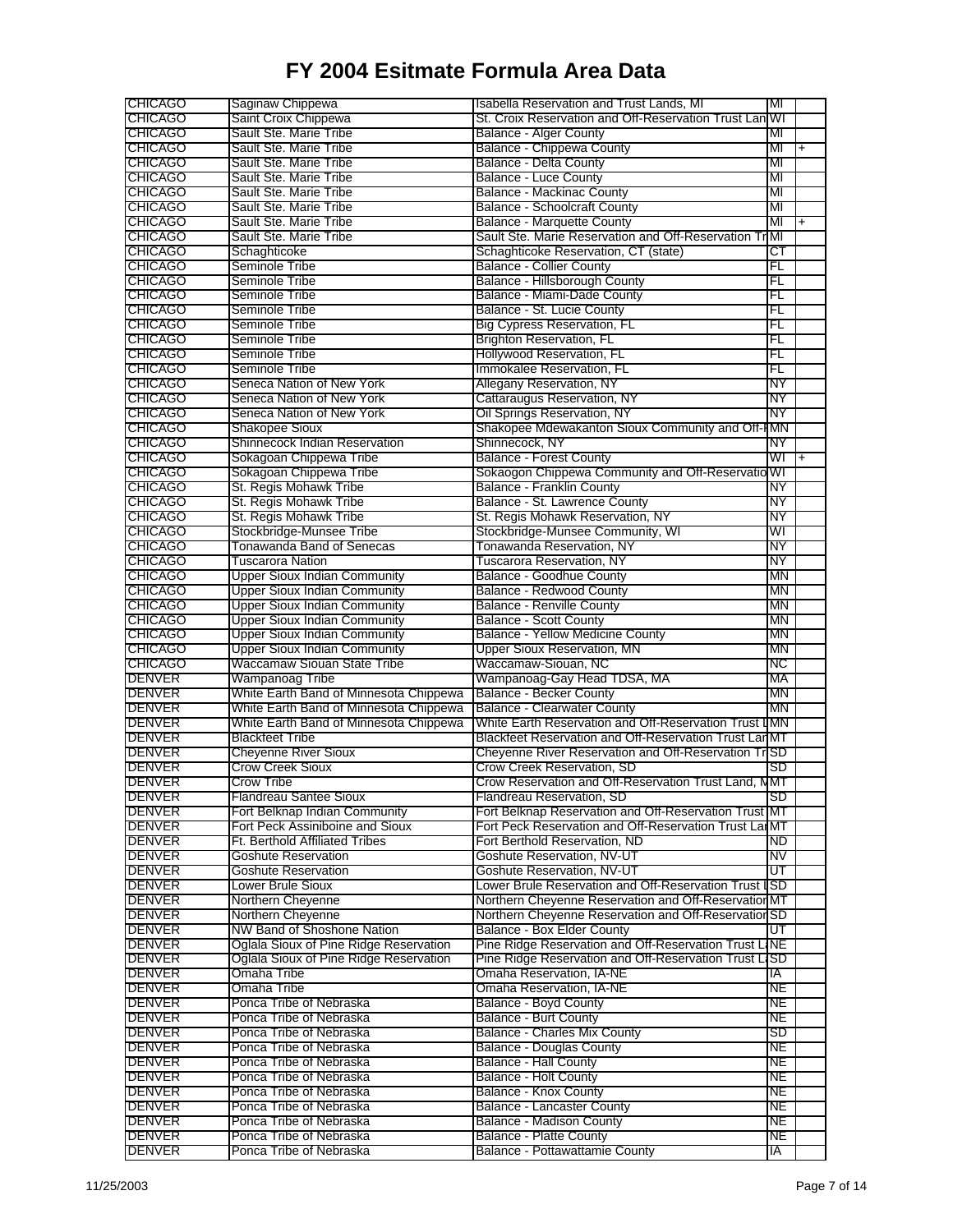| DENVER                                                                                                                                                                                                                                                                                 | Ponca Tribe of Nebraska                | <b>Balance - Sarpy County</b>                          | NE                |  |
|----------------------------------------------------------------------------------------------------------------------------------------------------------------------------------------------------------------------------------------------------------------------------------------|----------------------------------------|--------------------------------------------------------|-------------------|--|
| <b>DENVER</b>                                                                                                                                                                                                                                                                          | Ponca Tribe of Nebraska                | <b>Balance - Stanton County</b>                        | NE                |  |
| <b>DENVER</b>                                                                                                                                                                                                                                                                          | Ponca Tribe of Nebraska                | <b>Balance - Wayne County</b>                          | NE                |  |
| DENVER                                                                                                                                                                                                                                                                                 | Ponca Tribe of Nebraska                | <b>Balance - Woodbury County</b>                       | ΙA                |  |
| DENVER                                                                                                                                                                                                                                                                                 | Rocky Boy Chippewa-Cree                | Rocky Boy's Reservation and Trust Lands, MT            | МΤ                |  |
| <b>DENVER</b>                                                                                                                                                                                                                                                                          | Rocky Boy Chippewa-Cree                | Rocky Boy's Reservation and Off-Reservation Trust IMT  |                   |  |
| <b>DENVER</b>                                                                                                                                                                                                                                                                          | <b>Rosebud Sioux</b>                   | Rosebud Reservation and Trust Lands, SD                | <b>SD</b>         |  |
| <b>DENVER</b>                                                                                                                                                                                                                                                                          | <b>Rosebud Sioux</b>                   | Rosebud Reservation and Off-Reservation Trust Lan SD   |                   |  |
| <b>DENVER</b>                                                                                                                                                                                                                                                                          | Salish and Kootenai Tribes             | Flathead Reservation, MT                               | МT                |  |
| DENVER                                                                                                                                                                                                                                                                                 | <b>Santee Sioux Tribe</b>              | Santee Reservation, NE                                 | NE                |  |
| <b>DENVER</b>                                                                                                                                                                                                                                                                          | Shoshone Tribe of the Wind River Reser | Wind River Reservation and Off-Reservation Trust LIWY  |                   |  |
| <b>DENVER</b>                                                                                                                                                                                                                                                                          | Sisseton-Wahpeton Sioux                | Lake Traverse Reservation, ND-SD                       | ND.               |  |
| <b>DENVER</b>                                                                                                                                                                                                                                                                          | Sisseton-Wahpeton Sioux                | Lake Traverse Reservation, ND-SD                       | SD                |  |
| DENVER                                                                                                                                                                                                                                                                                 | <b>Skull Valley Band of Goshute</b>    | <b>Skull Valley Reservation, UT</b>                    | णा                |  |
| DENVER                                                                                                                                                                                                                                                                                 | Southern Ute Tribe                     | Southern Ute Reservation, CO                           | CO                |  |
| <b>DENVER</b>                                                                                                                                                                                                                                                                          | <b>Spirit Lake Sioux Tribe</b>         | Spirit Lake Reservation, ND                            | ND                |  |
| DENVER                                                                                                                                                                                                                                                                                 | <b>Standing Rock Sioux</b>             | Standing Rock Reservation, SD                          | ND                |  |
| <b>DENVER</b>                                                                                                                                                                                                                                                                          | <b>Standing Rock Sioux</b>             | Standing Rock Reservation, SD                          | SD                |  |
| <b>DENVER</b>                                                                                                                                                                                                                                                                          | Turtle Mountain Band of Chippewa       | Turtle Mountain Reservation and Off-Reservation TruMT  |                   |  |
| <b>DENVER</b>                                                                                                                                                                                                                                                                          | Turtle Mountain Band of Chippewa       | Turtle Mountain Reservation and Off-Reservation TruND  |                   |  |
| <b>DENVER</b>                                                                                                                                                                                                                                                                          | Turtle Mountain Band of Chippewa       | Turtle Mountain Reservation and Off-Reservation TruSD  |                   |  |
| <b>DENVER</b>                                                                                                                                                                                                                                                                          | Uintah & Ouray Ute Indian Tribe        | Uintah and Ouray Reservation and Off-Reservation       | ण                 |  |
| <b>DENVER</b>                                                                                                                                                                                                                                                                          | Utah Paiute Tribe                      | <b>Balance - Beaver County</b>                         | UΤ                |  |
| <b>DENVER</b>                                                                                                                                                                                                                                                                          | Utah Paiute Tribe                      | <b>Balance - Iron County</b>                           | UΤ                |  |
| <b>DENVER</b>                                                                                                                                                                                                                                                                          | Utah Paiute Tribe                      | <b>Balance - Millard County</b>                        | UΤ                |  |
| DENVER                                                                                                                                                                                                                                                                                 | Utah Paiute Tribe                      | <b>Balance - Sevier County</b>                         | UΤ                |  |
| <b>DENVER</b>                                                                                                                                                                                                                                                                          | Utah Paiute Tribe                      | Balance - Washington County                            | UT                |  |
| <b>DENVER</b>                                                                                                                                                                                                                                                                          | Utah Paiute Tribe                      | Paiute Reservation, UT                                 | ᡨ                 |  |
| DENVER                                                                                                                                                                                                                                                                                 | Ute Mountain Tribe                     | Ute Mountain Reservation and Off-Reservation Trust CO  |                   |  |
| <b>DENVER</b>                                                                                                                                                                                                                                                                          | Ute Mountain Tribe                     | Ute Mountain Reservation and Off-Reservation Trust NM  |                   |  |
| <b>DENVER</b>                                                                                                                                                                                                                                                                          | Ute Mountain Tribe                     | Ute Mountain Reservation and Off-Reservation Trust UT  |                   |  |
| <b>DENVER</b>                                                                                                                                                                                                                                                                          | Winnebago Tribe                        | Winnebago Reservation and Off-Reservation Trust UIA    |                   |  |
| <b>DENVER</b>                                                                                                                                                                                                                                                                          | Winnebago Tribe                        | Winnebago Reservation and Off-Reservation Trust LINE   |                   |  |
| <b>DENVER</b>                                                                                                                                                                                                                                                                          | <b>Yankton Sioux</b>                   | Yankton Reservation, SD                                | SD                |  |
| OKLAHOMA                                                                                                                                                                                                                                                                               | Absentee-Shawnee                       | See Balance - Cleveland County                         | OK                |  |
| OKLAHOMA                                                                                                                                                                                                                                                                               | Absentee-Shawnee                       | Balance - Lincoln County                               | $OK +$            |  |
| OKLAHOMA                                                                                                                                                                                                                                                                               | Absentee-Shawnee                       | Citizen Potawatomi Nation-Absentee Shawnee Tribe OK  + |                   |  |
| <b>OKLAHOMA</b>                                                                                                                                                                                                                                                                        | Alabama-Coushatta                      | Alabama-Coushatta Reservation, TX                      | ТX                |  |
| OKLAHOMA                                                                                                                                                                                                                                                                               | Alabama-Quassarte Tribal Town          | Creek OTSA, OK                                         | OK I+             |  |
| OKLAHOMA                                                                                                                                                                                                                                                                               | Apache Tribe                           | Kiowa-Comanche-Apache-Fort Sill Apache                 | OK T+             |  |
| OKLAHOMA                                                                                                                                                                                                                                                                               | Caddo Tribe                            | Kiowa-Comanche-Apache-Fort Sill Apache-Caddo-V         | OK 1+             |  |
| <b>OKLAHOMA</b>                                                                                                                                                                                                                                                                        | Caddo Tribe                            | Caddo-Wichita-Delaware OTSA, OK                        | OK                |  |
| OKLAHOMA                                                                                                                                                                                                                                                                               | <b>Cherokee Nation</b>                 | Cherokee OTSA, OK                                      | $OK +$            |  |
| OKLAHOMA                                                                                                                                                                                                                                                                               | Cheyenne-Arapaho Tribes                | Cheyenne-Arapaho OTSA, OK                              | OK                |  |
| <b>OKLAHOMA</b>                                                                                                                                                                                                                                                                        | Chickasaw                              | Chickasaw OTSA, OK                                     | OK                |  |
| OKLAHOMA                                                                                                                                                                                                                                                                               | Chitimacha Tribe                       | Chitimacha Reservation, LA                             | LA                |  |
| <b>OKLAHOMA</b>                                                                                                                                                                                                                                                                        | <b>Choctaw Nation</b>                  | Choctaw OTSA, OK                                       |                   |  |
| OKLAHOMA                                                                                                                                                                                                                                                                               |                                        |                                                        |                   |  |
|                                                                                                                                                                                                                                                                                        |                                        |                                                        | ОК                |  |
|                                                                                                                                                                                                                                                                                        | Citizen Band Potawatomi Tribe          | Balance - Lincoln County                               | OK.               |  |
|                                                                                                                                                                                                                                                                                        | Citizen Band Potawatomi Tribe          | Citizens Band Pottawatomi - Absentee Shawnee OTIOK 1+  |                   |  |
|                                                                                                                                                                                                                                                                                        | Comanche Tribe                         | Kiowa-Comanche-Apache-Fort Sill Apache                 | OK T+             |  |
|                                                                                                                                                                                                                                                                                        | Coushatta Tribe                        | Coushatta Reservation, LA                              | LA                |  |
|                                                                                                                                                                                                                                                                                        | <b>Delaware Tribe</b>                  | Caddo-Wichita-Delaware OTSA, OK                        | OK I+             |  |
|                                                                                                                                                                                                                                                                                        | Delaware Tribe of Indians (Eastern)    | Cherokee OTSA, OK                                      | OK +              |  |
|                                                                                                                                                                                                                                                                                        | Eastern Shawnee Tribe                  | <b>Balance - Newton County</b>                         | MO <sub>I</sub> + |  |
|                                                                                                                                                                                                                                                                                        | Eastern Shawnee Tribe                  | Eastern Shawnee OTSA, OK                               | OK                |  |
|                                                                                                                                                                                                                                                                                        | Fort Sill Apache Tribe                 | Kiowa-Comanche-Apache-Fort Sill Apache                 | OK +              |  |
|                                                                                                                                                                                                                                                                                        | lowa Tribe of Kansas and Nebraska      | lowa Reservation and Off-Reservation Trust Land, KKS   |                   |  |
|                                                                                                                                                                                                                                                                                        | lowa Tribe of Kansas and Nebraska      | lowa Reservation and Off-Reservation Trust Land, KINE  |                   |  |
|                                                                                                                                                                                                                                                                                        | lowa Tribe of Kansas and Nebraska      | Balance - Brown County                                 | KS                |  |
|                                                                                                                                                                                                                                                                                        | lowa Tribe of Kansas and Nebraska      | Balance - Doniphan County                              | KS                |  |
|                                                                                                                                                                                                                                                                                        | lowa Tribe of Kansas and Nebraska      | Balance - Richardson County                            | NE                |  |
|                                                                                                                                                                                                                                                                                        | lowa Tribe of Oklahoma                 | lowa OTSA, OK                                          | OK                |  |
|                                                                                                                                                                                                                                                                                        | Jena Band of Choctaw                   | Jena Band of Choctaw, LA                               | LA                |  |
|                                                                                                                                                                                                                                                                                        | Jena Band of Choctaw                   | Ione Band of Miwok, CA                                 | СA                |  |
|                                                                                                                                                                                                                                                                                        | Kaw Tribe                              | Kaw OTSA, OK                                           | OK                |  |
|                                                                                                                                                                                                                                                                                        | Kialegee Tribal Town                   | Creek OTSA, OK                                         | OK +              |  |
|                                                                                                                                                                                                                                                                                        | Kickapoo Tribe                         | Kickapoo Reservation, KS                               | KS                |  |
| OKLAHOMA<br><b>OKLAHOMA</b><br>OKLAHOMA<br><b>OKLAHOMA</b><br>OKLAHOMA<br>OKLAHOMA<br>OKLAHOMA<br>OKLAHOMA<br>OKLAHOMA<br>OKLAHOMA<br><b>OKLAHOMA</b><br><b>OKLAHOMA</b><br><b>OKLAHOMA</b><br>OKLAHOMA<br><b>OKLAHOMA</b><br>OKLAHOMA<br>OKLAHOMA<br>OKLAHOMA<br>OKLAHOMA<br>OKLAHOMA | Kickapoo Tribe of Oklahoma             | Kickapoo OTSA, OK                                      | OK                |  |
|                                                                                                                                                                                                                                                                                        | Kiowa Tribe                            | Kiowa-Comanche-Apache-Fort Sill Apache OTSA            | OK +              |  |
| <b>OKLAHOMA</b><br><b>OKLAHOMA</b>                                                                                                                                                                                                                                                     | Miami Tribe                            | <b>Balance - Newton County</b>                         | H OM              |  |
| OKLAHOMA<br>OKLAHOMA                                                                                                                                                                                                                                                                   | Miami Tribe<br>Modoc Tribe             | Miami OTSA, OK<br><b>Balance - Newton County</b>       | OK<br>$MO +$      |  |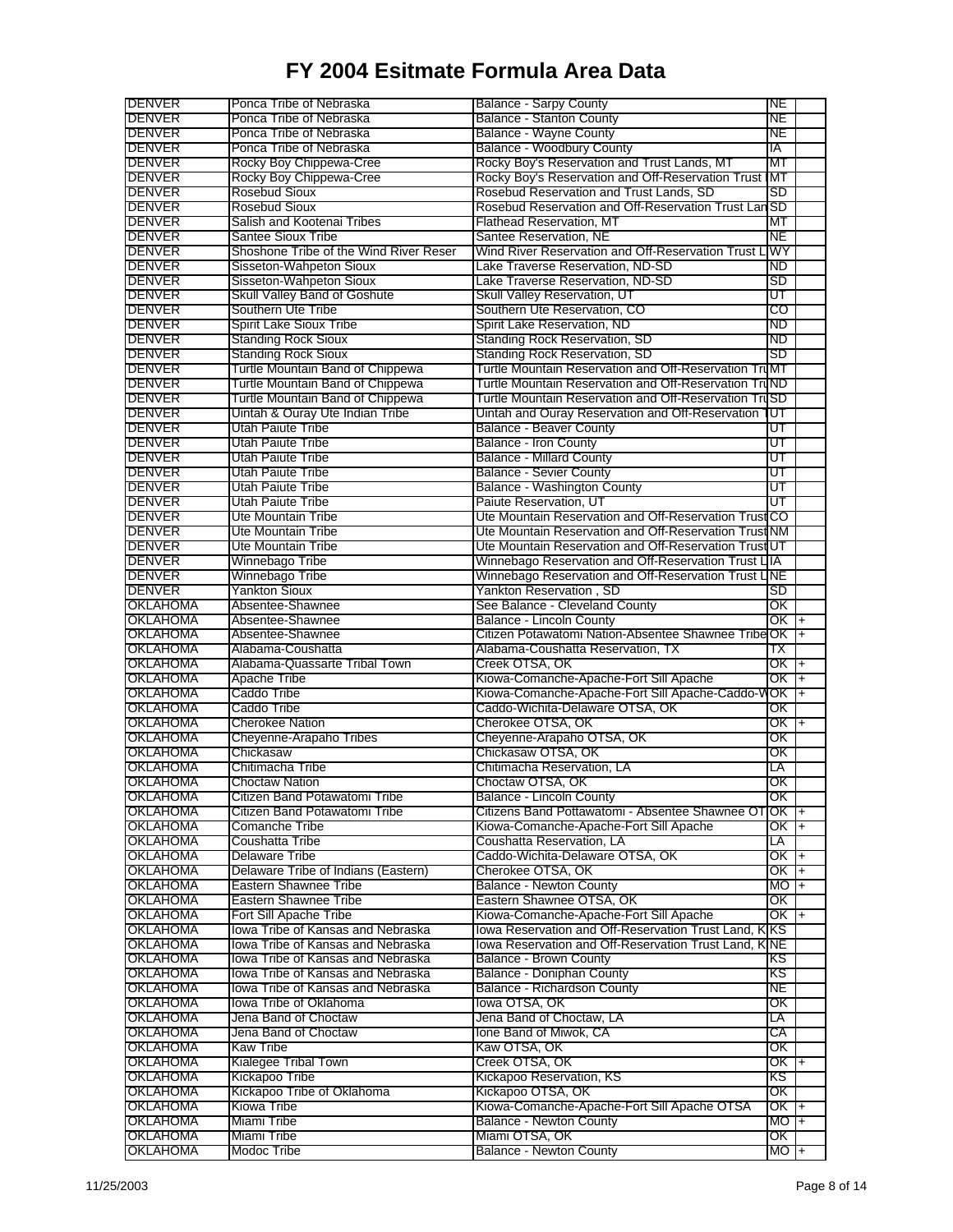| OKLAHOMA        | Modoc Tribe                            | Modoc OTSA, OK                                       | OK        |                |
|-----------------|----------------------------------------|------------------------------------------------------|-----------|----------------|
| <b>OKLAHOMA</b> | Muskogee (Creek) Nation                | Creek-Seminole Joint Area OTSA, OK                   | OK        | $\ddot{}$      |
| OKLAHOMA        | Muskogee (Creek) Nation                | Creek OTSA, OK                                       | OK T+     |                |
| OKLAHOMA        | Osage Tribe                            | Osage Reservation, OK                                | OK        |                |
| OKLAHOMA        | Otoe-Missouria Tribe                   | Otoe-Missouria OTSA, OK                              | ОK        |                |
| OKLAHOMA        | Ottawa Tribe                           | <b>Balance - Newton County</b>                       | <b>MO</b> | $+$            |
| <b>OKLAHOMA</b> | Ottawa Tribe                           | Ottawa OTSA, OK                                      | ОΚ        |                |
| OKLAHOMA        | Pawnee Tribe                           | Pawnee OTSA, OK                                      | OΚ        |                |
| <b>OKLAHOMA</b> | Peoria Tribe                           | <b>Balance - Newton County</b>                       | МO        | $\overline{+}$ |
| OKLAHOMA        | Peoria Tribe                           | Miami-Peoria Joint use area, OK                      | OK        |                |
| OKLAHOMA        | Peoria Tribe                           | Peoria OTSA, OK                                      | OK        |                |
| OKLAHOMA        | Ponca Tribe                            | Ponca OTSA, OK                                       | ΟK        |                |
| OKLAHOMA        | Ponca Tribe                            | Kaw-Ponca Joint OTSA, OK                             | OK I      | l+             |
| OKLAHOMA        | Ponca Tribe                            | Ponca OTSA, OK                                       | ОΚ        |                |
| OKLAHOMA        | Prairie Band of Potawatomi             | Prairie Band Potawatomi Reservation, MN              | κs        |                |
| OKLAHOMA        | Quapaw Tribe                           | <b>Balance - Newton County</b>                       | MO        | $\ddagger$     |
| OKLAHOMA        | <b>Quapaw Tribe</b>                    | Quapaw OTSA, OK                                      | OΚ        |                |
| OKLAHOMA        | Sac and Fox of Missouri                | Sac and Fox Reservation and Off-Reservation Trust KS |           |                |
| OKLAHOMA        | Sac and Fox of Missouri                | Sac and Fox Reservation and Off-Reservation Trust    | NЕ        |                |
| <b>OKLAHOMA</b> | Sac and Fox Tribe                      | Sac and Fox OTSA, OK                                 | OK        |                |
| OKLAHOMA        | <b>Seminole Nation</b>                 | Seminole OTSA, OK                                    | ОΚ        |                |
| OKLAHOMA        | Seneca-Cayuga                          | <b>Balance - Newton County</b>                       | $MO +$    |                |
| OKLAHOMA        | Seneca-Cayuga                          | Seneca-Cayuga, OK                                    | OK        |                |
| OKLAHOMA        | Seneca-Cayuga                          | Seneca-Cayuga OTSA, OK                               | ΟK        |                |
| OKLAHOMA        | Shawnee                                | Cherokee OTSA, OK                                    | OK        | $+$            |
| OKLAHOMA        | Texas Band of Kickapoo Indians         | <b>Balance - Maverick County</b>                     | ΤХ        |                |
| <b>OKLAHOMA</b> | Texas Band of Kickapoo Indians         | Kickapoo Reservation, TX                             | ТX        |                |
| OKLAHOMA        | <b>Thiopthiocco Tribal Town</b>        | Creek OTSA, OK                                       | OK        | $\ddot{}$      |
| OKLAHOMA        | Tonkawa Tribe                          | Tonkawa OTSA, OK                                     | ОK        |                |
| OKLAHOMA        | Tunica-Biloxi Tribe                    | Tunica-Biloxi Reservation, LA                        | LΑ        |                |
| <b>OKLAHOMA</b> | Tunica-Biloxi Tribe                    | <b>Balance - Avoyelles Parish</b>                    | LА        |                |
| OKLAHOMA        | Tunica-Biloxi Tribe                    | Balance - Rapides Parish                             | ТA        |                |
| OKLAHOMA        | United Keetoowah                       | Cherokee OTSA, OK                                    | OK        | $\ddot{}$      |
| OKLAHOMA        | Wichita Tribe                          | Caddo-Wichita-Delaware OTSA, OK                      | OK        | $+$            |
| OKLAHOMA        | Wyandotte                              | <b>Balance - Newton County</b>                       | MO        | $\ddot{}$      |
| OKLAHOMA        | Wyandotte                              | Wyandotte OTSA, OK                                   | OΚ        |                |
| <b>PHOENIX</b>  | Acoma Pueblo                           | Acoma Pueblo and Off-Reservation Trust Land, NM      | ΝM        |                |
| <b>PHOENIX</b>  | Agua Caliente Band of Cahuilla         | Agua Caliente Reservation, CA                        | СA        |                |
| <b>PHOENIX</b>  | Ak-Chin                                | Maricopa (Ak Chin) Reservation, AZ                   | AΖ        |                |
| <b>PHOENIX</b>  | Alturas Rancheria                      | Alturas Rancheria, CA                                | СA        |                |
| <b>PHOENIX</b>  | Auburn Rancheria                       | <b>Balance - Placer County</b>                       | СA        |                |
| <b>PHOENIX</b>  | Barona Group of Capitan Grande         | Barona Rancheria, CA                                 | СA        |                |
| <b>PHOENIX</b>  | Berry Creek Rancheria                  | <b>Balance - Butte County</b>                        | СA        | $\ddot{}$      |
| <b>PHOENIX</b>  | <b>Berry Creek Rancheria</b>           | Berry Creek Rancheria and Off-Reservation Trust La   | СA        |                |
| <b>PHOENIX</b>  | Big Lagoon Rancheria                   | Big Lagoon Rancheria, CA                             | СA        |                |
| <b>PHOENIX</b>  | <b>Big Pine Band</b>                   | Big Pine Reservation, CA                             | СA        |                |
| <b>PHOENIX</b>  | <b>Big Sandy Rancheria</b>             | Big Sandy Rancheria, CA                              | СA        |                |
| <b>PHOENIX</b>  | <b>Big Valley Rancheria</b>            | <b>Balance - Lake County</b>                         | $CA +$    |                |
| <b>PHOENIX</b>  | <b>Big Valley Rancheria</b>            | Big Valley Rancheria, CA                             | СA        |                |
| <b>PHOENIX</b>  | <b>Blue Lake Rancheria</b>             | Blue Lake Rancheria, CA                              | СA        |                |
| <b>PHOENIX</b>  | <b>Bridgeport Paiute Indian Colony</b> | <b>Bridgeport Reservation, CA</b>                    | CA        |                |
| <b>PHOENIX</b>  | Buena Vista Rancheria                  | Balance - Amador County                              | СA        | $+$            |
| <b>PHOENIX</b>  | Cabazon Band                           | Cabazon Reservation, CA                              | CA        |                |
| <b>PHOENIX</b>  | Cahuilla Band                          | Cahuilla Reservation, CA                             | СA        |                |
| <b>PHOENIX</b>  | Campo Band                             | Campo Reservation, CA                                | CA        |                |
| <b>PHOENIX</b>  | Cedarville Rancheria                   | Cedarville Rancheria, CA                             | СA        |                |
| <b>PHOENIX</b>  | Chemehuevi                             | Chemehuevi Reservation, CA                           | CA        |                |
| <b>PHOENIX</b>  | Chico Rancheria                        | <b>Balance - Butte County</b>                        | CA .      | $\ddot{}$      |
| <b>PHOENIX</b>  | Cloverdale Rancheria                   | Balance - Sonoma County                              | CA        | $+$            |
| <b>PHOENIX</b>  | Cochiti Pueblo                         | Cochiti Pueblo, NM                                   | NM.       |                |
| <b>PHOENIX</b>  | Cocopah Tribe                          | Cocopah Reservation, AZ                              | AZ        |                |
| <b>PHOENIX</b>  | Cold Springs Rancheria                 | Cold Springs Rancheria, CA                           | СA        |                |
| <b>PHOENIX</b>  | Colorado River Indian Tribes           | Colorado River Reservation, AZ-CA                    | AZ        |                |
| <b>PHOENIX</b>  | <b>Colorado River Indian Tribes</b>    | Colorado River Reservation, AZ-CA                    | СA        |                |
| <b>PHOENIX</b>  | Colusa Rancheria                       | Colusa Rancheria, CA                                 | CA        |                |
| <b>PHOENIX</b>  | Cortina Rancheria                      | <b>Balance - Yolo County</b>                         | CA        | $\ddot{}$      |
| <b>PHOENIX</b>  | Cortina Rancheria                      | Cortina Rancheria, CA                                | СA        |                |
| <b>PHOENIX</b>  | Coyote Valley Band                     | Balance - Mendocino County                           | CA        | $\ddot{}$      |
| <b>PHOENIX</b>  | Coyote Valley Band                     | Balance - Sonoma County                              | CA        | $+$            |
| <b>PHOENIX</b>  | Coyote Valley Band                     | Coyote Valley Reservation, CA                        | CA        |                |
| <b>PHOENIX</b>  | Death Valley Timba-Sha                 | Balance - Inyo County                                | CA        |                |
| <b>PHOENIX</b>  | Dry Creek Rancheria                    | <b>Balance - Sonoma County</b>                       | CA +      |                |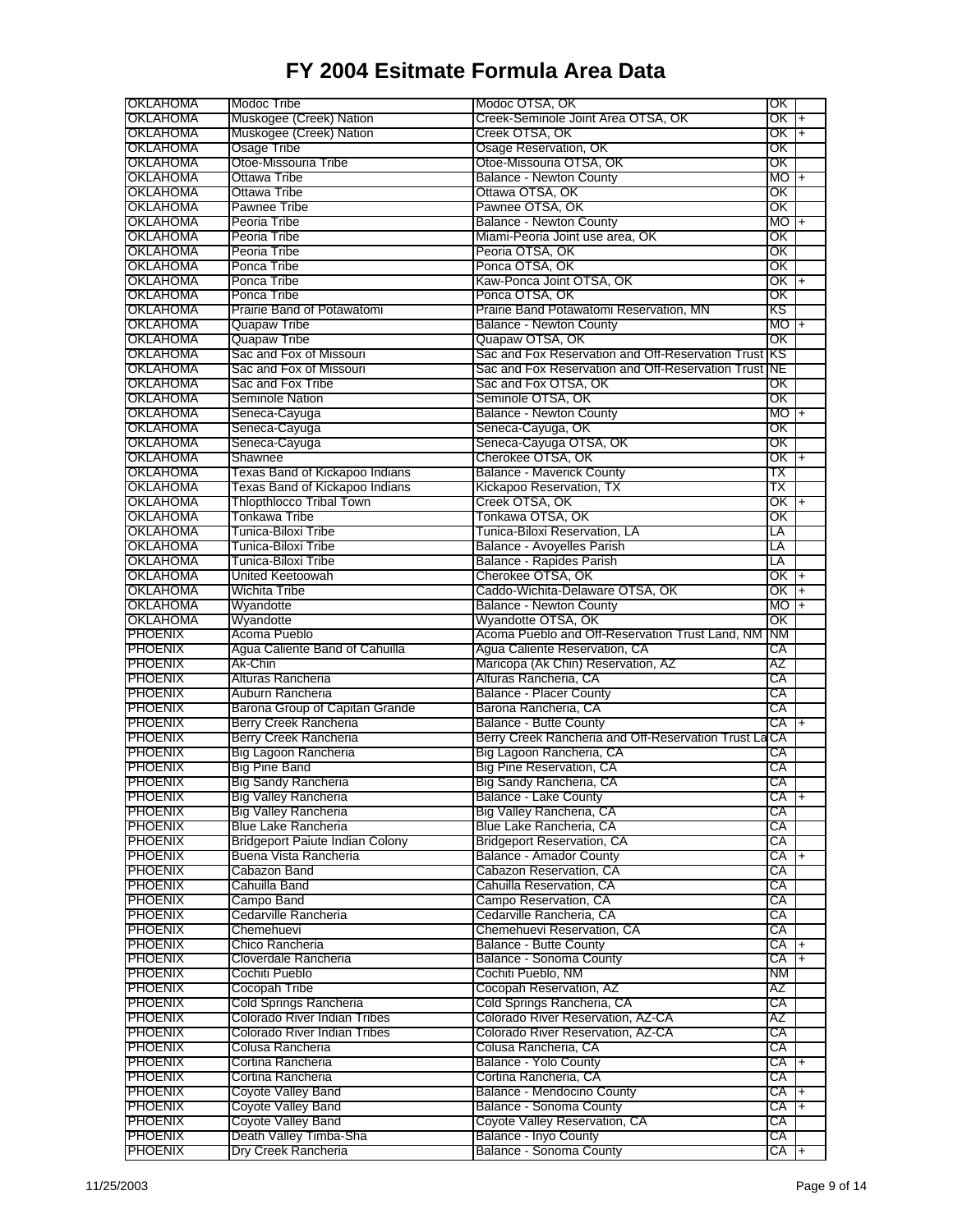| <b>PHOENIX</b>                   | Dry Creek Rancheria                                 | Dry Creek Rancheria, CA                                | СA        |           |
|----------------------------------|-----------------------------------------------------|--------------------------------------------------------|-----------|-----------|
| <b>PHOENIX</b>                   | Duck Valley Shoshone-Paiute                         | Duck Valley Reservation, ID-NV                         | ID        |           |
| <b>PHOENIX</b>                   | Duck Valley Shoshone-Paiute                         | Duck Valley Reservation, ID-NV                         | NV        |           |
| <b>PHOENIX</b>                   | Duckwater Shoshone                                  | Duckwater Reservation, NV                              | NV        |           |
|                                  |                                                     |                                                        |           |           |
| <b>PHOENIX</b>                   | <b>Elk Valley Rancheria</b>                         | Elk Valley Rancheria, CA                               | СA        |           |
| <b>PHOENIX</b>                   | <b>Ely Shoshone</b>                                 | Ely Reservation, NV                                    | <b>NV</b> |           |
| <b>PHOENIX</b>                   | <b>Enterprise Rancheria</b>                         | <b>Balance - Butte County</b>                          | СA        | $\ddot{}$ |
| <b>PHOENIX</b>                   | <b>Enterprise Rancheria</b>                         | Enterprise Rancheria, CA                               | СA        |           |
| <b>PHOENIX</b>                   | <b>Fallon Paiute-Shoshone</b>                       | Fallon Paiute-Shoshone Reservation and Off-Reserv      | NV        |           |
| <b>PHOENIX</b>                   | <b>Fallon Paiute-Shoshone</b>                       | Fallon Paiute-Shoshone Colony, NV                      | NV        |           |
| <b>PHOENIX</b>                   | <b>Fort Bidwell</b>                                 | <b>Balance - Modoc County</b>                          | СA        |           |
| PHOENIX                          | <b>Fort Bidwell</b>                                 | Fort Bidwell Reservation, CA                           | СA        |           |
| <b>PHOENIX</b>                   | Fort Independence                                   | Fort Independence Reservation, CA                      | СA        |           |
| <b>PHOENIX</b>                   | Fort McDermitt Paiute and Shoshone                  | Fort McDermitt Reservation, NV-OR                      | NV        |           |
| <b>PHOENIX</b>                   | Fort McDermitt Paiute and Shoshone                  | Fort McDermitt Reservation, NV-OR                      | OR        |           |
|                                  |                                                     |                                                        |           |           |
| <b>PHOENIX</b>                   | Fort McDowell Mohave Apache                         | Fort McDowell Reservation, AZ                          | AΖ        |           |
| <b>PHOENIX</b>                   | Fort Mojave Tribe                                   | Fort Mojave Reservation and Off-Reservation Trust LAZ  |           |           |
| PHOENIX                          | Fort Mojave Tribe                                   | Fort Mojave Reservation and Off-Reservation Trust IICA |           |           |
| <b>PHOENIX</b>                   | Fort Mojave Tribe                                   | Fort Mojave Reservation and Off-Reservation Trust LINV |           |           |
| <b>PHOENIX</b>                   | Gila River                                          | Gila River Reservation, AZ                             | ΑZ        |           |
| <b>PHOENIX</b>                   | Graton Rancheria                                    | <b>Balance - Marin County</b>                          | СA        |           |
| <b>PHOENIX</b>                   | Graton Rancheria                                    | Balance - Sonoma County                                | CA        | l+        |
|                                  |                                                     |                                                        |           |           |
| <b>PHOENIX</b>                   | Greenville Rancheria                                | <b>Balance - Plumas County</b>                         | СA        |           |
| <b>PHOENIX</b>                   | Greenville Rancheria                                | <b>Balance - Tehama County</b>                         | СA        | $\ddot{}$ |
| <b>PHOENIX</b>                   | Greenville Rancheria                                | Greenville Rancheria, CA                               | СA        |           |
| <b>PHOENIX</b>                   | Grindstone Rancheria                                | <b>Balance - Glenn County</b>                          | СA        |           |
| <b>PHOENIX</b>                   | Grindstone Rancheria                                | Grindstone Rancheria. CA                               | СA        |           |
| <b>PHOENIX</b>                   | Guidiville Rancheria                                | Guidiville Rancheria & Balance-Mendocino               | СA        |           |
|                                  |                                                     | Havasupai Reservation, AZ                              | AΖ        |           |
| PHOENIX                          | Havasupai                                           |                                                        |           |           |
| <b>PHOENIX</b>                   | Hoopa Valley                                        | Hoopa Valley Reservation, CA                           | СA        |           |
| <b>PHOENIX</b>                   | Hopi                                                | Hopi Reservation and Off-Reservation Trust Land, A     | AZ        |           |
| <b>PHOENIX</b>                   | <b>Hopland Rancheria</b>                            | Hopland Rancheria & Bal-Mendocino, CA                  | СA        |           |
| <b>PHOENIX</b>                   | Hualapai                                            | Hualapai Reservation and Trust Lands, AZ               | AΖ        |           |
| <b>PHOENIX</b>                   | Ione Band of Miwok Indians                          | Balance - Amador County                                | СA        | $\ddot{}$ |
| <b>PHOENIX</b>                   | Isleta Pueblo                                       | Isleta Pueblo, NM                                      | NМ        |           |
| <b>PHOENIX</b>                   |                                                     | Jamul Indian Village, CA                               | СA        |           |
|                                  | Jamul Indian Village                                |                                                        |           |           |
| <b>PHOENIX</b>                   | Jemez Pueblo                                        | Jemez Pueblo, NM                                       | NМ        |           |
| <b>PHOENIX</b>                   | Jicarilla Reservation                               | Jicarilla Apache Reservation, NM                       | ΝM        |           |
| <b>PHOENIX</b>                   | Kaibab Band of Paiute                               | Kaibab Reservation, AZ                                 | AΖ        |           |
| <b>PHOENIX</b>                   | Karuk                                               | <b>Balance-Humboldt County</b>                         | СA        |           |
| <b>PHOENIX</b>                   | Karuk                                               | Balance-Siskiyou County, CA                            | CA        | $\ddot{}$ |
| <b>PHOENIX</b>                   | Karuk                                               | Karuk Reservation and Off-Reservation Trust Land.      | СA        |           |
| <b>PHOENIX</b>                   | La Jolla Band                                       | La Jolla Reservation, CA                               | СA        |           |
|                                  |                                                     |                                                        |           |           |
| <b>PHOENIX</b>                   | La Posta Band                                       | La Posta Reservation, CA                               | СA        |           |
| <b>PHOENIX</b>                   | Laguna Pueblo                                       | Laguna Pueblo and Off-Reservation Trust Land, NM NM    |           |           |
| <b>PHOENIX</b>                   | Las Vegas Colony                                    | Las Vegas Colony, NV                                   | NV        |           |
| <b>PHOENIX</b>                   | Laytonville Rancheria                               | Balance - Mendocino County                             | CA        | $\ddot{}$ |
| <b>PHOENIX</b>                   | Laytonville Rancheria                               | Laytonville Rancheria, CA                              | СA        |           |
| <b>PHOENIX</b>                   | Lone Pine Paiute-Shoshone                           | <b>Balance - Mono County</b>                           | СA        |           |
| <b>PHOENIX</b>                   | Lone Pine Paiute-Shoshone                           | Lone Pine Reservation, CA                              | СA        |           |
| <b>PHOENIX</b>                   | Los Coyotes Band of Cahuilla                        | Los Coyotes Reservation, CA                            | СA        |           |
|                                  |                                                     |                                                        |           |           |
| <b>PHOENIX</b>                   | Lovelock Colony                                     | Lovelock Colony, NV                                    | NV        |           |
| <b>PHOENIX</b>                   | Lower Lake Rancheria                                | Balance - Sonoma County                                | CA I+     |           |
| <b>PHOENIX</b>                   | Lytton Rancheria of California                      | <b>Balance - Sonoma County</b>                         | CA        |           |
| PHOENIX                          | Manchester Point Arena Rancheria                    | Manchester Point Rancheria                             | CA        |           |
| <b>PHOENIX</b>                   | Manchester Point Arena Rancheria                    | Balance - Mendocino County                             | CA        |           |
| <b>PHOENIX</b>                   | Manzanita Band                                      | Manzanita Reservation, CA                              | СA        |           |
| <b>PHOENIX</b>                   | Mesa Grande Band                                    | Mesa Grande Reservation, CA                            | CA        |           |
|                                  |                                                     |                                                        |           |           |
| <b>PHOENIX</b>                   | <b>Mescalero Reservation</b>                        | Mescalero Reservation, NM                              | NM        |           |
| <b>PHOENIX</b>                   | Middletown Rancheria                                | <b>Balance - Lake County</b>                           | CA I+     |           |
| <b>PHOENIX</b>                   | Middletown Rancheria                                | Middletown Rancheria, CA                               | CA        |           |
| <b>PHOENIX</b>                   | Moapa Band of Paiute                                | Moapa River Reservation, NV                            | NV        |           |
| <b>PHOENIX</b>                   | Mooretown Rancheria                                 | <b>Balance - Butte County</b>                          | CA        |           |
| <b>PHOENIX</b>                   | Mooretown Rancheria                                 | Mooretown Rancheria, CA                                | СA        |           |
|                                  |                                                     |                                                        |           |           |
| <b>PHOENIX</b>                   | Morongo Band of Cahuilla                            | Morongo Reservation, CA                                | СA        |           |
| <b>PHOENIX</b>                   | Nambe Pueblo                                        | Nambe Pueblo and Off-Reservation Trust Land, NM NM     |           |           |
| <b>PHOENIX</b>                   | Navajo Nation                                       | Navajo Nation Reservation and Off-Reservation Trus AZ  |           |           |
| <b>PHOENIX</b>                   | Navajo Nation                                       | Navajo Nation Reservation and Off-Reservation TrusNM   |           |           |
| <b>PHOENIX</b>                   | Navajo Nation                                       | Navajo Nation Reservation and Off-Reservation TrusUT   |           |           |
| <b>PHOENIX</b>                   | North Fork Rancheria                                | North Fork Rancheria, CA                               | СA        |           |
|                                  |                                                     |                                                        |           |           |
|                                  |                                                     |                                                        |           |           |
| <b>PHOENIX</b><br><b>PHOENIX</b> | Paiute-Shoshone of Bishop Colony<br>Pojoaque Pueblo | Bishop Rancheria, CA<br>Pojoaque Pueblo, NM            | СA<br>NM. |           |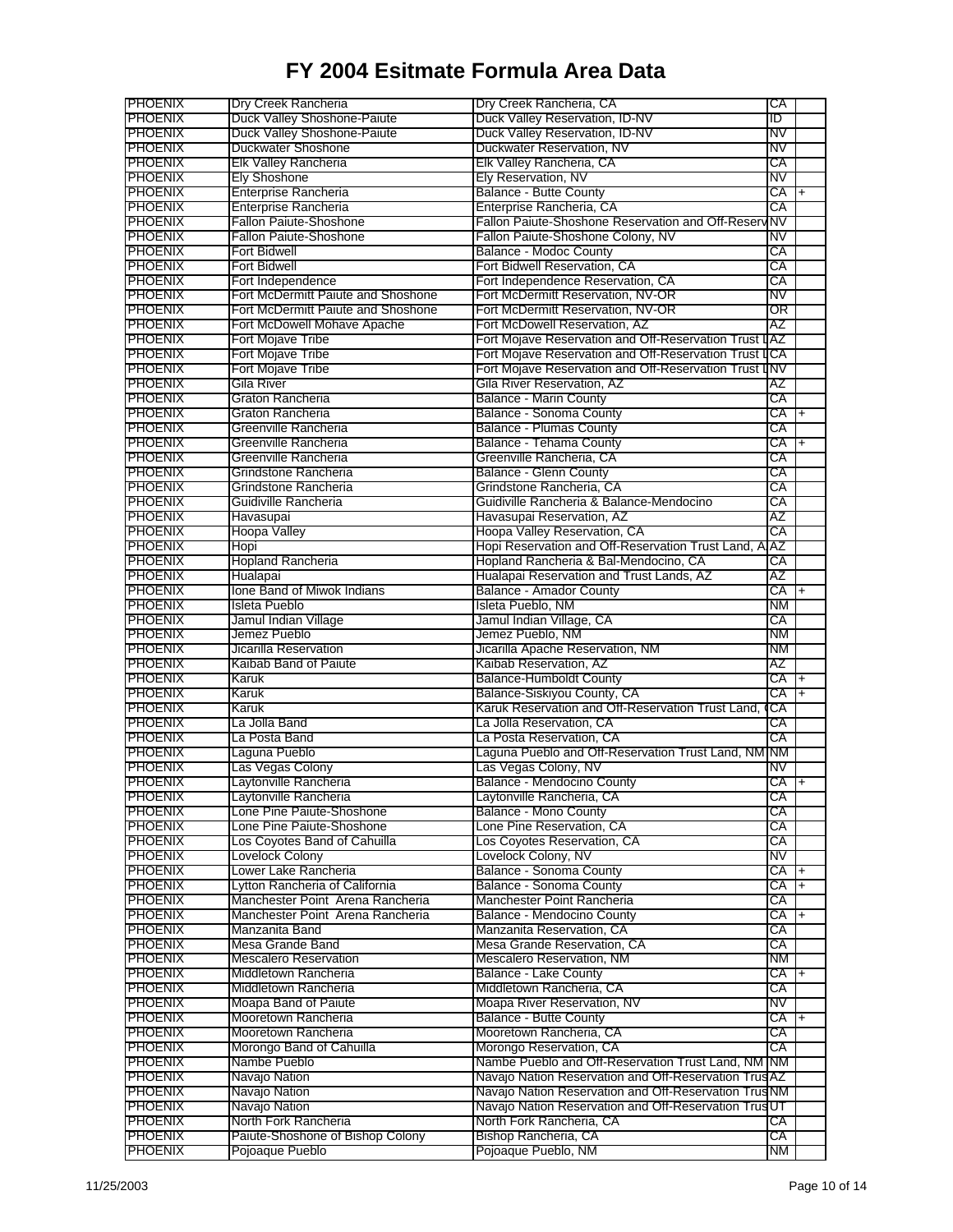| <b>PHOENIX</b>                                                                         | Pala Bank                        | Pala Reservation, CA                                 | СA        |                |
|----------------------------------------------------------------------------------------|----------------------------------|------------------------------------------------------|-----------|----------------|
| <b>PHOENIX</b>                                                                         | Pascua Yaqui Tribe               | <b>Guadalupe Town</b>                                | AΖ        |                |
| <b>PHOENIX</b>                                                                         | Pascua Yaqui Tribe               | Pascua Yaqui Reservation, AZ                         | AΖ        |                |
| <b>PHOENIX</b>                                                                         | Paskenta Band of Nomlaki Indian  | Balance - Tehama County                              | СA        | $\overline{+}$ |
| <b>PHOENIX</b>                                                                         | Pauma Band                       | Pauma and Yuima Reservation, CA                      | СA        |                |
| <b>PHOENIX</b>                                                                         | Payson Tonto Apache              | Payson (Yavapai-Apache) Community, AZ                | AΖ        |                |
| <b>PHOENIX</b>                                                                         | Pechanga Band                    | Pechanga Reservation, CA                             | СA        |                |
| <b>PHOENIX</b>                                                                         | Picayune Rancheria               | <b>Balance - Fresno County</b>                       | СA        |                |
| <b>PHOENIX</b>                                                                         | Picayune Rancheria               | Balance - Madera County                              | СA        |                |
| <b>PHOENIX</b>                                                                         | Picayune Rancheria               | Balance - Mariposa County                            | СA        |                |
| <b>PHOENIX</b>                                                                         | Picayune Rancheria               | Picayune Rancheria, CA                               | СA        |                |
| <b>PHOENIX</b>                                                                         | Picuris Pueblo                   | Picuris Pueblo, NM                                   | NΜ        |                |
| <b>PHOENIX</b>                                                                         | Pinoleville Rancheria            | Balance - Mendocino County                           | СA        | $+$            |
| <b>PHOENIX</b>                                                                         | Pinoleville Rancheria            | Pinoleville Rancheria, CA                            | СA        |                |
| <b>PHOENIX</b>                                                                         | <b>Pit River Tribe</b>           | XL Ranch, CA                                         | СA        |                |
| <b>PHOENIX</b>                                                                         | <b>Pit River Tribe</b>           | <b>Balance - Shasta County</b>                       | СA        | $+$            |
| <b>PHOENIX</b>                                                                         | <b>Pit River Tribe</b>           | Lookout Rancheria, CA                                | СA        |                |
| <b>PHOENIX</b>                                                                         | <b>Pit River Tribe</b>           | Montgomery Creek Rancheria, CA                       | СA        |                |
| <b>PHOENIX</b>                                                                         | <b>Pit River Tribe</b>           | Roaring Creek Rancheria, CA                          | СA        |                |
| <b>PHOENIX</b>                                                                         | Potter Valley Rancheria          | Balance - Mendocino County                           | СA        | $+$            |
| <b>PHOENIX</b>                                                                         | <b>Pyramid Lake Paiute</b>       | Pyramid Lake Reservation, NV                         | NV        |                |
| <b>PHOENIX</b>                                                                         | <b>Quartz Valley Reservation</b> | <b>Balance - Siskiyou County</b>                     | СA        |                |
| <b>PHOENIX</b>                                                                         | <b>Quartz Valley Reservation</b> | <b>Quartz Valley Reservation, CA</b>                 | СA        |                |
| <b>PHOENIX</b>                                                                         | Quechan Tribe                    | Fort Yuma Reservation, AZ-CA                         | AΖ        |                |
| <b>PHOENIX</b>                                                                         | Quechan Tribe                    | Fort Yuma Reservation, AZ-CA                         | СA        |                |
| <b>PHOENIX</b>                                                                         | Redding Rancheria                | <b>Balance - Shasta County</b>                       | СA        | $\ddot{}$      |
| <b>PHOENIX</b>                                                                         | Redding Rancheria                | Redding Rancheria, CA                                | СA        |                |
| <b>PHOENIX</b>                                                                         | Redwood Valley Rancheria         | Balance - Mendocino County                           | СA        | $\ddot{}$      |
| <b>PHOENIX</b>                                                                         | Redwood Valley Rancheria         | Balance - Sonoma County                              | СA        | $\overline{+}$ |
| <b>PHOENIX</b>                                                                         | Redwood Valley Rancheria         | Redwood Valley Rancheria, CA                         | СA        |                |
| <b>PHOENIX</b>                                                                         | Reno-Sparks Colony               | Reno-Sparks Colony, NV                               | NV        |                |
| <b>PHOENIX</b>                                                                         | Resighini Rancheria              | Resighini Rancheria, CA                              | СA        |                |
| <b>PHOENIX</b>                                                                         | <b>Rincon Reservation</b>        | Rincon Reservation, CA                               | СA        |                |
| <b>PHOENIX</b>                                                                         | Robinson Rancheria               | Balance - Lake County                                | СA        | l+             |
| <b>PHOENIX</b>                                                                         | Robinson Rancheria               | Robinson Rancheria and Off-Reservation Trust Land CA |           |                |
| <b>PHOENIX</b>                                                                         | Rohnerville Rancheria            | Rohnerville Rancheria, CA                            | СA        |                |
|                                                                                        |                                  |                                                      |           |                |
|                                                                                        |                                  |                                                      |           |                |
| <b>PHOENIX</b>                                                                         | Round Valley Reservation         | Balance - Mendocino County                           | CA        | I+             |
| <b>PHOENIX</b>                                                                         | Round Valley Reservation         | Balance - Sonoma County                              | СA        | $\overline{+}$ |
| <b>PHOENIX</b>                                                                         | <b>Round Valley Reservation</b>  | Round Valley Reservation and Off-Reservation Trust   | СA        |                |
| <b>PHOENIX</b>                                                                         | Rumsey Rancheria                 | <b>Balance - Yolo County</b>                         | СA        | $+$            |
| <b>PHOENIX</b>                                                                         | <b>Rumsey Rancheria</b>          | Rumsey Rancheria, CA                                 | СA        |                |
| <b>PHOENIX</b>                                                                         | Salt River Plma-Maricopa         | Salt River Reservation, AZ                           | AΖ        |                |
| <b>PHOENIX</b>                                                                         | San Carlos Apache                | San Carlos Reservation, AZ                           | AΖ        |                |
| <b>PHOENIX</b>                                                                         | San Felipe Pueblo                | San Felipe Pueblo, NM                                | NМ        |                |
| <b>PHOENIX</b>                                                                         | San Ildefonso Pueblo             | San Ildefonso Pueblo, NM                             | ΝM        |                |
| <b>PHOENIX</b>                                                                         | San Juan Pueblo                  | Balance - Rio Arriba County                          | NM.       |                |
| <b>PHOENIX</b>                                                                         | San Juan Pueblo                  | San Juan Pueblo, NM                                  | ΝM        |                |
| PHOENIX                                                                                | San Juan Southern Paiute Tribe   | Balance - Coconino County                            | ΑZ        |                |
| <b>PHOENIX</b>                                                                         | San Manuel Band                  | San Manuel Reservation, CA                           | СA        |                |
|                                                                                        | San Pasqual Band                 | San Pasqual Reservation, CA                          | СA        |                |
| <b>PHOENIX</b><br><b>PHOENIX</b>                                                       | San Rosa Band of Cahuilla        | Santa Rosa Reservation, CA                           | СA        |                |
| <b>PHOENIX</b>                                                                         | Sandia Pueblo                    | Sandia Pueblo, NM                                    | ΝM        |                |
|                                                                                        | Santa Ana Pueblo                 | Santa Ana Pueblo, NM                                 | NМ        |                |
| <b>PHOENIX</b>                                                                         | Santa Clara Pueblo               | Santa Clara Pueblo, NM                               | <b>NM</b> |                |
| <b>PHOENIX</b>                                                                         | Santa Rosa Rancheria             | Santa Rosa Rancheria, CA                             | СA        |                |
| <b>PHOENIX</b><br><b>PHOENIX</b>                                                       | Santa Ynez Band of Chumash       | Santa Ynez Reservation, CA                           | СA        |                |
|                                                                                        | Santa Ysabel Reservation         | Santa Ysabel Reservation, CA                         | СA        |                |
| <b>PHOENIX</b><br><b>PHOENIX</b>                                                       | Santo Domingo Pueblo             | Santo Domingo Pueblo, NM                             | NМ        |                |
|                                                                                        | Scotts Valley (Pomo)             | Balance - Lake County                                | CA        | I+             |
| <b>PHOENIX</b><br><b>PHOENIX</b>                                                       | Sheep Rancheria                  | <b>Calaveras County</b>                              | СA        |                |
|                                                                                        | Sherwood Valley Rancheria        | <b>Balance - Marin County</b>                        | CA        | l+             |
| <b>PHOENIX</b><br><b>PHOENIX</b>                                                       | Sherwood Valley Rancheria        | Balance - Mendocino County                           | CA        | $\overline{+}$ |
| <b>PHOENIX</b>                                                                         | Sherwood Valley Rancheria        | Balance - Sonoma County                              | СA        | $+$            |
| <b>PHOENIX</b>                                                                         | Sherwood Valley Rancheria        | Sherwood Valley Rancheria, CA                        | СA        |                |
|                                                                                        | Shingle Springs Rancheria        | Shingle Springs Rancheria, CA                        | СA        |                |
|                                                                                        | Smith River Rancheria            | <b>Balance - Coos County</b>                         | OR        | $+$            |
|                                                                                        | Smith River Rancheria            | <b>Balance - Curry County</b>                        | OR I+     |                |
|                                                                                        | Smith River Rancheria            | <b>Balance - Josephine County</b>                    | OR I+     |                |
| <b>PHOENIX</b><br><b>PHOENIX</b><br><b>PHOENIX</b><br><b>PHOENIX</b><br><b>PHOENIX</b> | Smith River Rancheria            | Balance - Del Norte                                  | CA        | $+$            |
| <b>PHOENIX</b>                                                                         | Smith River Rancheria            | Balance - Humboldt County                            | CA        | $+$            |
| <b>PHOENIX</b>                                                                         | Smith River Rancheria            | Smith River Rancheria, CA<br>Soboba Reservation, CA  | СA        |                |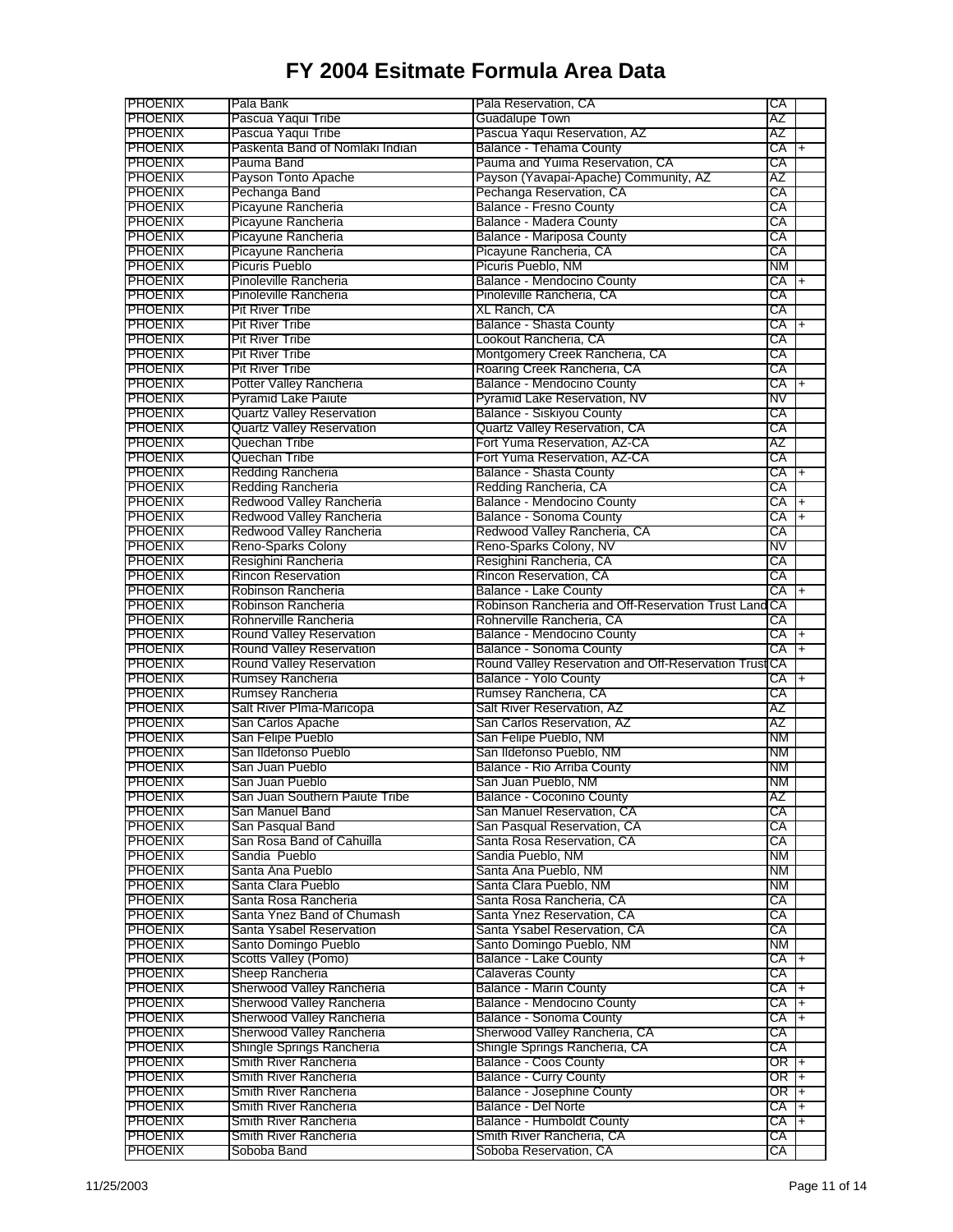|                                                                                                                                                                                                                                                                                                                                                                                                                                                                                                                      | <b>Stewarts Point Rancheria</b>     | <b>Balance - Sonoma County</b>                         | CA I+      |                          |
|----------------------------------------------------------------------------------------------------------------------------------------------------------------------------------------------------------------------------------------------------------------------------------------------------------------------------------------------------------------------------------------------------------------------------------------------------------------------------------------------------------------------|-------------------------------------|--------------------------------------------------------|------------|--------------------------|
| <b>PHOENIX</b>                                                                                                                                                                                                                                                                                                                                                                                                                                                                                                       | <b>Stewarts Point Rancheria</b>     | Stewarts Point Rancheria, CA                           | СA         |                          |
| <b>PHOENIX</b>                                                                                                                                                                                                                                                                                                                                                                                                                                                                                                       | Sulphur Bank Rancheria              | Balance - Lake County                                  | CA         | $\overline{+}$           |
| <b>PHOENIX</b>                                                                                                                                                                                                                                                                                                                                                                                                                                                                                                       | Sulphur Bank Rancheria              | Sulphur Bank Rancheria, CA                             | СA         |                          |
| <b>PHOENIX</b>                                                                                                                                                                                                                                                                                                                                                                                                                                                                                                       | Summit Lake Paiute Tribe            | Summit Lake Reservation, NV                            | NV         |                          |
| <b>PHOENIX</b>                                                                                                                                                                                                                                                                                                                                                                                                                                                                                                       | Susanville Rancheria                | Balance - Lassen County                                | СA         |                          |
| <b>PHOENIX</b>                                                                                                                                                                                                                                                                                                                                                                                                                                                                                                       | Susanville Rancheria                | Susanville Rancheria, CA                               | СA         |                          |
| <b>PHOENIX</b>                                                                                                                                                                                                                                                                                                                                                                                                                                                                                                       | Sycuan Band                         | Sycuan Reservation, CA                                 | СA         |                          |
| <b>PHOENIX</b>                                                                                                                                                                                                                                                                                                                                                                                                                                                                                                       | Table Bluff Rancheria               | Table Bluff Reservation and Off-Reservation Trust L    | 1CA        |                          |
| <b>PHOENIX</b>                                                                                                                                                                                                                                                                                                                                                                                                                                                                                                       | Table Mountain Rancheria            | Table Mountain Rancheria, CA                           | СA         |                          |
| <b>PHOENIX</b>                                                                                                                                                                                                                                                                                                                                                                                                                                                                                                       | Taos Pueblo                         | Taos Pueblo and Off-Reservation Trust Land, NM         | <b>NM</b>  |                          |
| <b>PHOENIX</b>                                                                                                                                                                                                                                                                                                                                                                                                                                                                                                       | Te-Moak                             | South Fork Reservation and Off-Reservation Trust LINV  |            |                          |
| <b>PHOENIX</b>                                                                                                                                                                                                                                                                                                                                                                                                                                                                                                       | Te-Moak                             | Elko Colony, NV                                        | <b>NV</b>  |                          |
| <b>PHOENIX</b>                                                                                                                                                                                                                                                                                                                                                                                                                                                                                                       | Te-Moak                             | Wells Colony, NV                                       | N۷         |                          |
| <b>PHOENIX</b>                                                                                                                                                                                                                                                                                                                                                                                                                                                                                                       | Te-Moak                             | Battle Mountain Reservation, NV                        | NV         |                          |
| <b>PHOENIX</b>                                                                                                                                                                                                                                                                                                                                                                                                                                                                                                       | Tesuque Pueblo                      | Tesuque Pueblo and Off-Reservation Trust Land, NNNM    |            |                          |
| <b>PHOENIX</b>                                                                                                                                                                                                                                                                                                                                                                                                                                                                                                       | Tohono O'Odham Nation               | Tohono O'odham Reservation and Off-Reservation         | TAZ        |                          |
| <b>PHOENIX</b>                                                                                                                                                                                                                                                                                                                                                                                                                                                                                                       | Torres-Martinez Band of Cahuilla    | Torres-Martinez Reservation, CA                        | СA         |                          |
| <b>PHOENIX</b>                                                                                                                                                                                                                                                                                                                                                                                                                                                                                                       | Trinidad Rancheria                  | Trinidad Rancheria and Off-Reservation Trust Land,     | <b>ICA</b> |                          |
| <b>PHOENIX</b>                                                                                                                                                                                                                                                                                                                                                                                                                                                                                                       | <b>Tule River Indian Tribe</b>      | Tule River Reservation, CA                             | СA         |                          |
| <b>PHOENIX</b>                                                                                                                                                                                                                                                                                                                                                                                                                                                                                                       | Tulomne Rancheria                   | <b>Balance - Tuolumne County</b>                       | СA         |                          |
| <b>PHOENIX</b>                                                                                                                                                                                                                                                                                                                                                                                                                                                                                                       | Tulomne Rancheria                   | Tuolumne Rancheria and Off-Reservation Trust Land CA   |            |                          |
| <b>PHOENIX</b>                                                                                                                                                                                                                                                                                                                                                                                                                                                                                                       | Upper Lake Rancheria                | <b>Balance - Lake County</b>                           | CA         |                          |
| PHOENIX                                                                                                                                                                                                                                                                                                                                                                                                                                                                                                              | Upper Lake Rancheria                | Upper Lake Rancheria, CA                               | СA         |                          |
| <b>PHOENIX</b>                                                                                                                                                                                                                                                                                                                                                                                                                                                                                                       | Utu Utu Gwaiti Paiute               | Benton Paiute Reservation, CA                          | СA         |                          |
| <b>PHOENIX</b>                                                                                                                                                                                                                                                                                                                                                                                                                                                                                                       | Viejas Group of Capitan Grande      | Viejas Rancheria, CA                                   | СA         |                          |
| <b>PHOENIX</b>                                                                                                                                                                                                                                                                                                                                                                                                                                                                                                       | <b>Walker River Paiute Tribe</b>    | Walker River Reservation, NV                           | NV         |                          |
| <b>PHOENIX</b>                                                                                                                                                                                                                                                                                                                                                                                                                                                                                                       | Washoe Tribe                        | Carson Colony, NV                                      | NV         |                          |
| <b>PHOENIX</b>                                                                                                                                                                                                                                                                                                                                                                                                                                                                                                       | Washoe Tribe                        | Dresslerville Colony, NV                               | NV         |                          |
| <b>PHOENIX</b>                                                                                                                                                                                                                                                                                                                                                                                                                                                                                                       | Washoe Tribe                        | Woodfords Community, CA                                | СA         |                          |
| <b>PHOENIX</b>                                                                                                                                                                                                                                                                                                                                                                                                                                                                                                       | <b>Washoe Tribe</b>                 | <b>Stewart Community, NV</b>                           | <b>NV</b>  |                          |
| <b>PHOENIX</b>                                                                                                                                                                                                                                                                                                                                                                                                                                                                                                       | White Mountain Apache (Fort Apache) | Fort Apache Reservation, AZ                            | AΖ         |                          |
| <b>PHOENIX</b>                                                                                                                                                                                                                                                                                                                                                                                                                                                                                                       | <b>Winnemucca Colony</b>            | Winnemucca Colony, NV                                  | NV         |                          |
| <b>PHOENIX</b>                                                                                                                                                                                                                                                                                                                                                                                                                                                                                                       | Yavapai-Apache (Camp Verde)         | Camp Verde Reservation, AZ                             | ΑZ         |                          |
| <b>PHOENIX</b>                                                                                                                                                                                                                                                                                                                                                                                                                                                                                                       | Yavapai-Prescott                    | Yavapai Reservation, AZ                                | AΖ         |                          |
|                                                                                                                                                                                                                                                                                                                                                                                                                                                                                                                      |                                     |                                                        | NV         |                          |
| PHOENIX                                                                                                                                                                                                                                                                                                                                                                                                                                                                                                              | <b>Yerington Paiute Tribe</b>       | Campbell Ranch, NV                                     |            |                          |
| <b>PHOENIX</b>                                                                                                                                                                                                                                                                                                                                                                                                                                                                                                       | <b>Yerington Paiute Tribe</b>       | Yerington Colony, NV                                   | NV         |                          |
| <b>PHOENIX</b>                                                                                                                                                                                                                                                                                                                                                                                                                                                                                                       | Yomba Shoshone Tribe                | Yomba Reservation, NV                                  | NV         |                          |
| <b>PHOENIX</b>                                                                                                                                                                                                                                                                                                                                                                                                                                                                                                       | Ysleta Del Sur                      | Balance - El Paso County                               | ΤХ         |                          |
| <b>PHOENIX</b><br><b>PHOENIX</b>                                                                                                                                                                                                                                                                                                                                                                                                                                                                                     | Ysleta Del Sur                      | Balance - Hudspeth County                              | ТΧ         |                          |
|                                                                                                                                                                                                                                                                                                                                                                                                                                                                                                                      | Ysleta Del Sur                      | Ysleta Del Sur Pueblo and Off-Reservation Trust LarTX  |            |                          |
|                                                                                                                                                                                                                                                                                                                                                                                                                                                                                                                      |                                     | <b>Balance-Del Norte County</b>                        |            | $\left  + \right\rangle$ |
|                                                                                                                                                                                                                                                                                                                                                                                                                                                                                                                      | Yurok Tribe                         |                                                        | CA         |                          |
|                                                                                                                                                                                                                                                                                                                                                                                                                                                                                                                      | <b>Yurok Tribe</b>                  | <b>Balance - Humboldt County</b>                       | СA         | $+$                      |
|                                                                                                                                                                                                                                                                                                                                                                                                                                                                                                                      | Yurok Tribe                         | Yurok Reservation, CA                                  | СA         |                          |
|                                                                                                                                                                                                                                                                                                                                                                                                                                                                                                                      | Zia Pueblo                          | Zia Pueblo and Off-Reservation Trust Land, NM          | <b>NM</b>  |                          |
|                                                                                                                                                                                                                                                                                                                                                                                                                                                                                                                      | Zuni Tribe                          | Zuni Reservation and Off-Reservation Trust Land, ATAZ  |            |                          |
|                                                                                                                                                                                                                                                                                                                                                                                                                                                                                                                      | Zuni Tribe                          | Zuni Reservation and Off-Reservation Trust Land, AINM  |            |                          |
|                                                                                                                                                                                                                                                                                                                                                                                                                                                                                                                      | <b>Burns-Paiute Colony</b>          | <b>Balance - Harney County</b>                         | OR.        |                          |
|                                                                                                                                                                                                                                                                                                                                                                                                                                                                                                                      | <b>Burns-Paiute Colony</b>          | Burns Paiute Colony and Off-Reservation Trust Land OR  |            |                          |
|                                                                                                                                                                                                                                                                                                                                                                                                                                                                                                                      | <b>Chehalis Confederated Tribes</b> | <b>Chehalis Reservation, WA</b>                        | WA         |                          |
|                                                                                                                                                                                                                                                                                                                                                                                                                                                                                                                      | Coeur D'Alene Tribe                 | Coeur d'Alene Reservation, ID                          | סו         |                          |
|                                                                                                                                                                                                                                                                                                                                                                                                                                                                                                                      | Colville Confederated Tribes        | Colville Reservation and Off-Reservation Trust Land WA |            |                          |
|                                                                                                                                                                                                                                                                                                                                                                                                                                                                                                                      | Coos Bay Confederated Tribes        | Balance - Coos County                                  | $OR +$     |                          |
|                                                                                                                                                                                                                                                                                                                                                                                                                                                                                                                      | Coos Bay Confederated Tribes        | <b>Balance - Curry County</b>                          | OR I       |                          |
|                                                                                                                                                                                                                                                                                                                                                                                                                                                                                                                      | Coos Bay Confederated Tribes        | <b>Balance - Douglas County</b>                        | OR         | $+$                      |
|                                                                                                                                                                                                                                                                                                                                                                                                                                                                                                                      | Coos Bay Confederated Tribes        | <b>Balance - Lane County</b>                           | OR         | $\ddot{}$                |
|                                                                                                                                                                                                                                                                                                                                                                                                                                                                                                                      | Coos Bay Confederated Tribes        | <b>Balance - Lincoln County</b>                        | OR I       | $\overline{+}$           |
|                                                                                                                                                                                                                                                                                                                                                                                                                                                                                                                      | Coos Bay Confederated Tribes        | Coos, Lower Umpqua, and Siuslaw Reservation and OR     |            |                          |
|                                                                                                                                                                                                                                                                                                                                                                                                                                                                                                                      | Coquille Indian Tribe               | <b>Balance - Coos County</b>                           | OR I       | $\pm$                    |
|                                                                                                                                                                                                                                                                                                                                                                                                                                                                                                                      | Coquille Indian Tribe               | <b>Balance - Curry County</b>                          | OR I       | $+$                      |
|                                                                                                                                                                                                                                                                                                                                                                                                                                                                                                                      | Coquille Indian Tribe               | <b>Balance - Douglas County</b>                        | OR I       | $\overline{+}$           |
|                                                                                                                                                                                                                                                                                                                                                                                                                                                                                                                      | Coquille Indian Tribe               | Balance - Jackson County                               | OR         | $+$                      |
|                                                                                                                                                                                                                                                                                                                                                                                                                                                                                                                      | Coquille Indian Tribe               | Balance - Lane County                                  | OR         | $+$                      |
|                                                                                                                                                                                                                                                                                                                                                                                                                                                                                                                      | Coquille Indian Tribe               | Coquille Reservation and Off-Reservation Trust Land OR |            |                          |
|                                                                                                                                                                                                                                                                                                                                                                                                                                                                                                                      | Cow Creek Tribes                    | <b>Balance - Deschutes County</b>                      | OR I       |                          |
|                                                                                                                                                                                                                                                                                                                                                                                                                                                                                                                      | Cow Creek Tribes                    | Balance - Josephine County                             | OR I       |                          |
|                                                                                                                                                                                                                                                                                                                                                                                                                                                                                                                      | Cow Creek Tribes                    | Balance - Klamath County                               | OR I       | $+$                      |
|                                                                                                                                                                                                                                                                                                                                                                                                                                                                                                                      | <b>Cow Creek Tribes</b>             | Balance - Coos County                                  | OR I       | $+$                      |
| <b>PHOENIX</b><br><b>PHOENIX</b><br><b>PHOENIX</b><br><b>PHOENIX</b><br><b>PHOENIX</b><br><b>PHOENIX</b><br><b>SEATTLE</b><br><b>SEATTLE</b><br><b>SEATTLE</b><br><b>SEATTLE</b><br><b>SEATTLE</b><br><b>SEATTLE</b><br><b>SEATTLE</b><br><b>SEATTLE</b><br><b>SEATTLE</b><br><b>SEATTLE</b><br><b>SEATTLE</b><br><b>SEATTLE</b><br><b>SEATTLE</b><br><b>SEATTLE</b><br><b>SEATTLE</b><br><b>SEATTLE</b><br><b>SEATTLE</b><br><b>SEATTLE</b><br><b>SEATTLE</b><br><b>SEATTLE</b><br><b>SEATTLE</b><br><b>SEATTLE</b> | Cow Creek Tribes                    | <b>Balance - Douglas County</b>                        | OR         | $+$                      |
|                                                                                                                                                                                                                                                                                                                                                                                                                                                                                                                      | <b>Cow Creek Tribes</b>             | Balance - Jackson County                               | OR I       | l+                       |
| <b>SEATTLE</b><br>SEATTLE                                                                                                                                                                                                                                                                                                                                                                                                                                                                                            | Cow Creek Tribes                    | Balance - Lane County                                  | OR I+      |                          |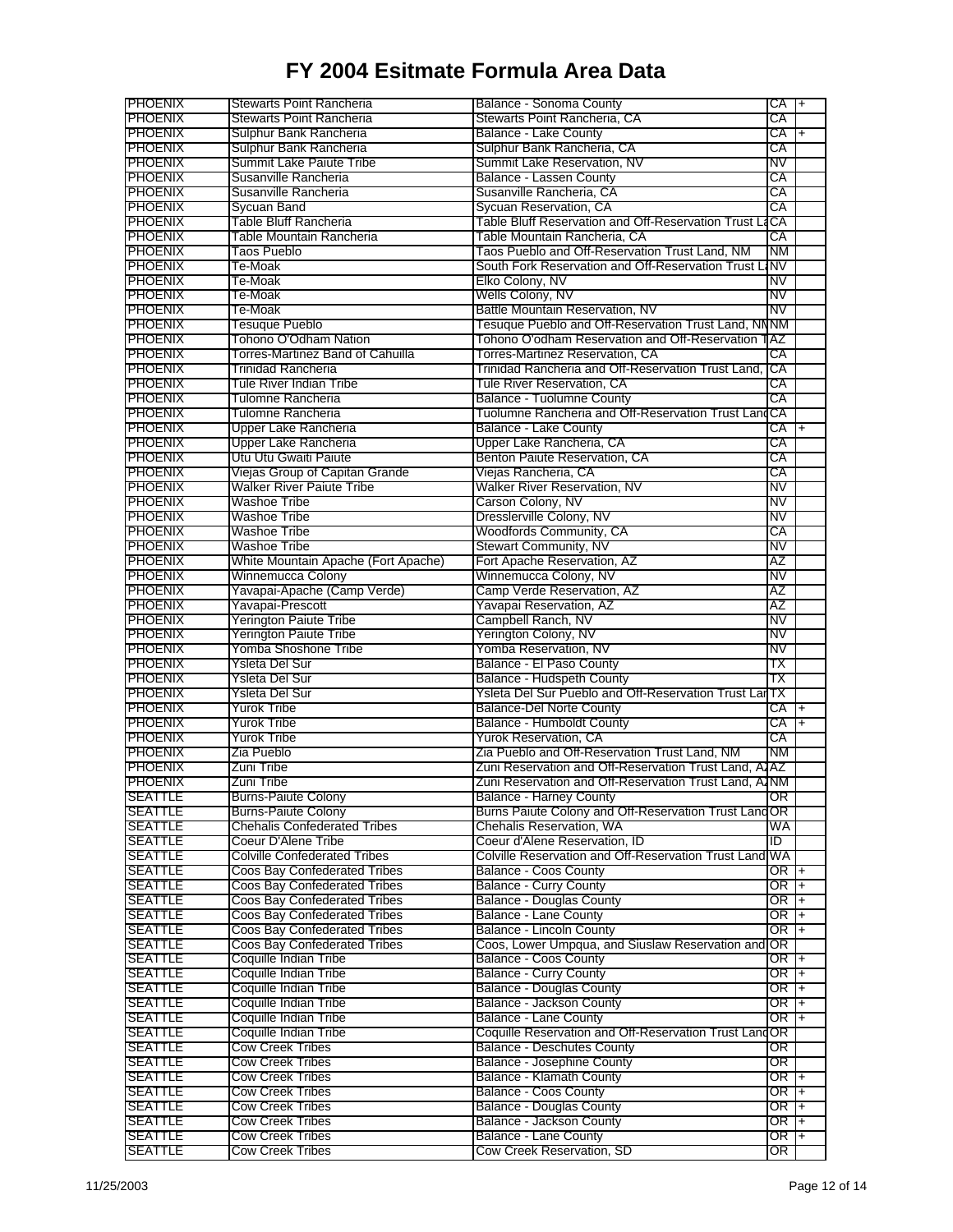| <b>SEATTLE</b>                   | Cowlitz Tribe                                                          | Balance - Clark County                                      | WA                |                |
|----------------------------------|------------------------------------------------------------------------|-------------------------------------------------------------|-------------------|----------------|
| <b>SEATTLE</b>                   | Cowlitz Tribe                                                          | <b>Balance - Cowlitz County</b>                             | WA                |                |
| SEATTLE                          | Cowlitz Tribe                                                          | Balance - Lewis County                                      | WA                |                |
| <b>SEATTLE</b>                   | Cowlitz Tribe                                                          | Balance - Skamania County                                   | WA                |                |
| SEATTLE                          | Cowlitz Tribe                                                          | <b>Balance - Pierce County</b>                              | $WA +$            |                |
| <b>SEATTLE</b>                   | Fort Hall Shoshone-Bannock                                             | Fort Hall Reservation and Off-Reservation Trust LandD       |                   |                |
| <b>SEATTLE</b>                   | Grand Ronde Confederated Tribes                                        | Grand Ronde Reservation, OR                                 | OR                |                |
| <b>SEATTLE</b>                   | Grand Ronde Confederated Tribes                                        | <b>Balance - Marion County</b>                              | OR I              | $\ddot{}$      |
| <b>SEATTLE</b>                   | Grand Ronde Confederated Tribes                                        | Balance - Multnomah County                                  | OR                | $\ddot{}$      |
| SEATTLE                          | Grand Ronde Confederated Tribes                                        | <b>Balance - Polk County</b>                                | OR                | $\overline{+}$ |
| <b>SEATTLE</b>                   | <b>Grand Ronde Confederated Tribes</b>                                 | <b>Balance - Tillamook County</b>                           | OR                | $\ddagger$     |
| <b>SEATTLE</b>                   | Grand Ronde Confederated Tribes                                        | Balance - Washington County                                 | OR                | $\ddagger$     |
| <b>SEATTLE</b>                   | <b>Grand Ronde Confederated Tribes</b>                                 | <b>Balance - Yamhill County</b>                             | OR                | $\ddot{}$      |
| <b>SEATTLE</b>                   | Hoh Indian Tribe                                                       | <b>Balance - Clallam County</b>                             | WA                | $\overline{+}$ |
| SEATTLE                          | Hoh Indian Tribe                                                       | Hoh Reservation, WA                                         | WA                |                |
| <b>SEATTLE</b>                   | Hoh Indian Tribe                                                       | <b>Balance - Grays Harbor County</b>                        | WA                | $\ddot{}$      |
| SEATTLE                          | Jamestown S'Klallam Tribe                                              | <b>Balance - Clallam County</b>                             | WA                | $\ddot{}$      |
| SEATTLE                          | Jamestown S'Klallam Tribe                                              | Balance - Jefferson County                                  | WA                | $\overline{+}$ |
| <b>SEATTLE</b>                   | Jamestown S'Klallam Tribe                                              | Jamestown Klallam Reservation and Trust Lan                 | WA                |                |
| <b>SEATTLE</b>                   | Kalispel Indian Community                                              | Kalispel Reservation, WA                                    | WA                |                |
| <b>SEATTLE</b>                   | Klamath Indian Tribe                                                   | <b>Balance - Klamath County</b>                             | OR I              | $\ddot{}$      |
| SEATTLE                          | Klamath Indian Tribe                                                   | Klamath Reservation, OR                                     | OR                |                |
| <b>SEATTLE</b>                   | Kootenai Tribe                                                         | Kootenai Reservation, ID                                    | ID                |                |
| SEATTLE                          | Lower Elwha Tribal Community                                           | <b>Balance - Clallam County</b>                             | WA.               | $\ddot{}$      |
| SEATTLE                          | Lower Elwha Tribal Community                                           | Lower Elwha Reservation and Off-Reservation Trust WA        |                   |                |
| <b>SEATTLE</b>                   | Lummi Tribe                                                            | <b>Balance - Whatcom County</b>                             | WA                | $\ddot{}$      |
| <b>SEATTLE</b>                   | Lummi Tribe                                                            | Lummi Reservation, WA                                       | WA                |                |
| <b>SEATTLE</b>                   | Makah Indian Tribe                                                     | <b>Makah Reservation, WA</b>                                | WA                |                |
| SEATTLE                          | Muckleshoot Indian Tribe                                               | Muckleshoot Reservation and Off-Reservation Trust           | WA                |                |
| <b>SEATTLE</b>                   | Nez Perce Tribe                                                        | Nez Perce Reservation, ID                                   | ID                |                |
| <b>SEATTLE</b>                   | <b>Nisqually Indian Community</b>                                      | <b>Balance - Thurston County</b>                            | WA.               | $\ddot{}$      |
| <b>SEATTLE</b>                   | <b>Nisqually Indian Community</b>                                      | <b>Balance - Pierce County</b>                              | WA                | $+$            |
| <b>SEATTLE</b>                   | <b>Nisqually Indian Community</b>                                      | Nisqually Reservation, WA                                   | WA                |                |
| <b>SEATTLE</b>                   | Nooksack Tribe                                                         | <b>Balance - Whatcom County</b>                             | WA                | $\ddot{}$      |
| <b>SEATTLE</b>                   | Nooksack Tribe                                                         | Nooksack Reservation and Off-Reservation Trust La           | WA                |                |
| SEATTLE                          | Port Gamble Indian Community                                           | <b>Balance - Kitsap County</b>                              | WA I              | $\ddot{}$      |
| SEATTLE                          | Port Gamble Indian Community                                           | Port Gamble Reservation, WA                                 | WA                |                |
| <b>SEATTLE</b>                   | <b>Puyallup Tribe</b>                                                  | <b>Balance - Pierce County</b>                              | WA                | $\ddot{}$      |
| <b>SEATTLE</b>                   | <b>Puyallup Tribe</b>                                                  | Puyallup Reservation and Off-Reservation Trust Lan WA       |                   |                |
| <b>SEATTLE</b>                   | Quileute Tribe                                                         | Quileute Reservation, WA                                    | WA                |                |
| <b>SEATTLE</b>                   | Quinault Tribe                                                         | Balance - Grays Harbor County                               | WA +              |                |
| SEATTLE                          | Quinault Tribe                                                         | Balance - Jefferson County                                  | WA                | $\ddot{}$      |
| <b>SEATTLE</b>                   | Quinault Tribe                                                         | Quinault Reservation, WA                                    | WA                |                |
| SEATTLE                          | <b>Samish Nation</b>                                                   | <b>Balance - Island County</b>                              | WA                |                |
| <b>SEATTLE</b>                   | Samish Nation                                                          | <b>Balance - Whatcom County</b>                             | WA                | $\ddot{}$      |
| SEATTLE                          | Samish Nation                                                          | <b>Balance - Skagit County</b>                              | WA                | $\ddot{}$      |
| SEATTLE                          | Samish Nation                                                          | Samish, WA                                                  | WA                |                |
| SEATTLE                          | Sauk-Suiattle Indian Tribe                                             | Balance - King County                                       | WA +              |                |
| <b>SEATTLE</b>                   | Sauk-Suiattle Indian Tribe                                             | <b>Balance - Snohomish County</b>                           | WA +              |                |
| <b>SEATTLE</b>                   | Sauk-Suiattle Indian Tribe                                             | <b>Balance - Pierce County</b>                              | WA I+             |                |
| <b>SEATTLE</b><br><b>SEATTLE</b> | Sauk-Suiattle Indian Tribe                                             | Sauk-Suiattle Reservation, NM                               | WA<br>WA          |                |
|                                  | Shoalwater Bay Tribe                                                   | <b>Balance - Pacific County</b>                             | WA                |                |
| <b>SEATTLE</b><br><b>SEATTLE</b> | <b>Shoalwater Bay Tribe</b>                                            | Shoalwater Bay Reservation and Off-Reservation Tr           | OR I              |                |
| <b>SEATTLE</b>                   | <b>Siletz Confederated Tribes</b><br><b>Siletz Confederated Tribes</b> | Balance - Benton County<br>Balance - Clackamas County       | OR $\overline{+}$ | $\ddagger$     |
| <b>SEATTLE</b>                   | <b>Siletz Confederated Tribes</b>                                      | <b>Balance - Linn County</b>                                | OR T+             |                |
| <b>SEATTLE</b>                   | <b>Siletz Confederated Tribes</b>                                      | <b>Balance - Marion County</b>                              | OR                |                |
| <b>SEATTLE</b>                   | Siletz Confederated Tribes                                             | <b>Balance - Multnomah County</b>                           | OR $+$            | $+$            |
| <b>SEATTLE</b>                   | <b>Siletz Confederated Tribes</b>                                      | <b>Balance - Polk County</b>                                | OR                |                |
| <b>SEATTLE</b>                   | <b>Siletz Confederated Tribes</b>                                      | <b>Balance - Tillamook County</b>                           | OR I              | $+$            |
|                                  |                                                                        |                                                             | OR $+$            | $\ddot{}$      |
|                                  |                                                                        |                                                             |                   |                |
| <b>SEATTLE</b>                   | <b>Siletz Confederated Tribes</b>                                      | <b>Balance - Washington County</b>                          |                   |                |
| <b>SEATTLE</b>                   | <b>Siletz Confederated Tribes</b>                                      | <b>Balance - Yamhill County</b>                             | OR I+             |                |
| <b>SEATTLE</b>                   | <b>Siletz Confederated Tribes</b>                                      | Balance - Lane County                                       | OR +              |                |
| <b>SEATTLE</b>                   | <b>Siletz Confederated Tribes</b>                                      | <b>Balance - Lincoln County</b>                             | OR I              | $+$            |
| <b>SEATTLE</b>                   | <b>Siletz Confederated Tribes</b>                                      | Siletz Reservation and Off-Reservation Trust Land,          | OR                |                |
| <b>SEATTLE</b>                   | Skokomish Indian Tribe                                                 | <b>Balance - Mason County</b>                               | WA +              |                |
| <b>SEATTLE</b>                   | Skokomish Indian Tribe                                                 | Skokomish Reservation, WA                                   | WA                |                |
| <b>SEATTLE</b>                   | Snoqualmie                                                             | <b>Balance - King County</b>                                | WA +              |                |
| <b>SEATTLE</b>                   | Snoqualmie                                                             | <b>Balance - Snohomish County</b>                           | WA I+             |                |
| <b>SEATTLE</b><br><b>SEATTLE</b> | Snoqualmie<br>Spokane Tribe                                            | <b>Balance - Thurston County</b><br>Spokane Reservation, WA | WA +<br>WA        |                |